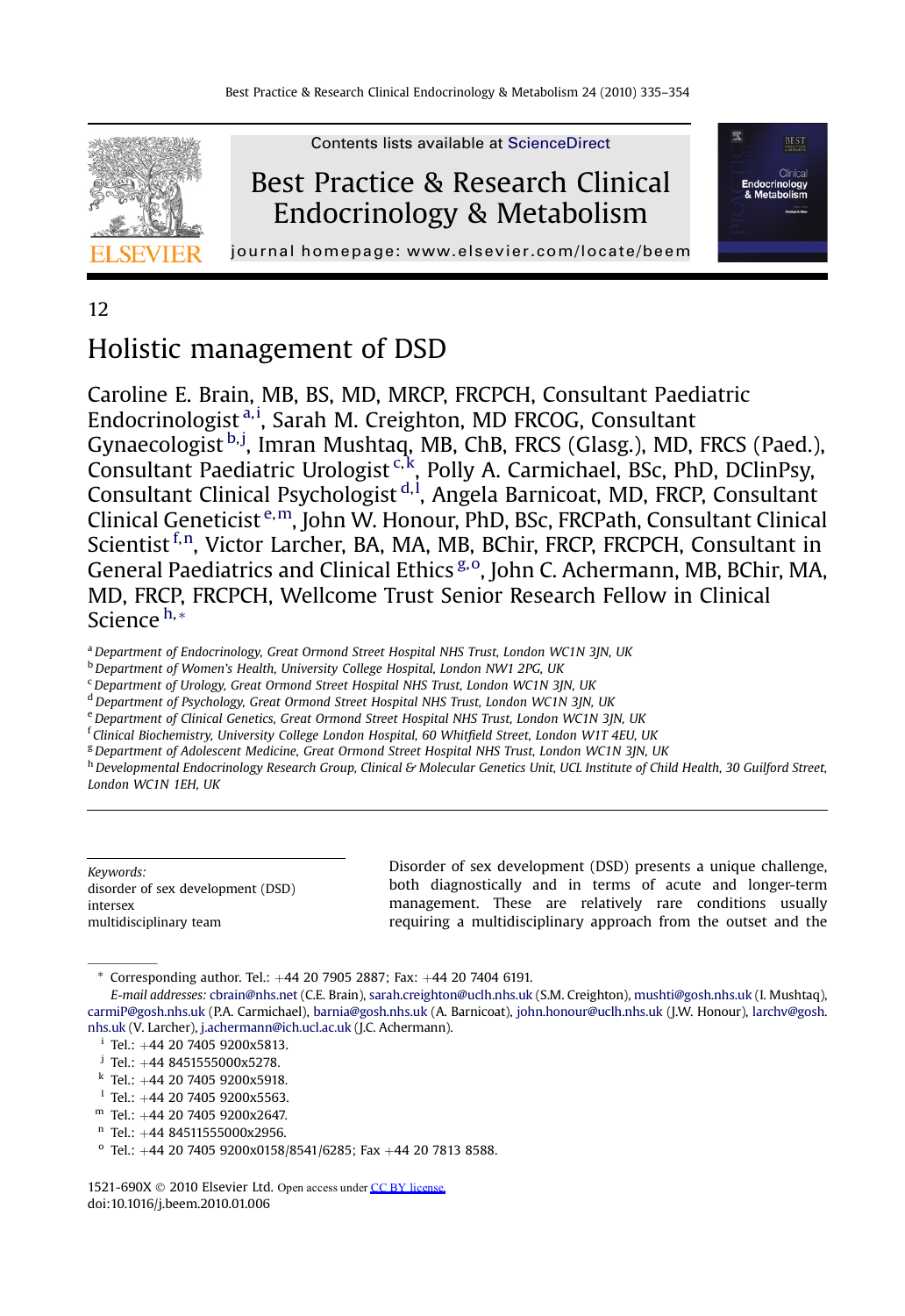congenital adrenal hyperplasia gonadal dysgenesis ambiguous genitalia

involvement of a tertiary centre for assessment and management recommendations. This article describes the structure of the multidisciplinary team (MDT) at our centre, with contributions from key members of the team regarding their individual roles. The focus is on the newborn referred for assessment of ambiguous genitalia, rather than on individuals who present in the adolescent period or at other times, although the same MDT involvement is likely to be required. The approach to the initial assessment and management is discussed and the subsequent diagnosis and follow-up presented, with emphasis on the importance of careful transition and long-term support.

© 2010 Elsevier Ltd. Open access under [CC BY license.](http://creativecommons.org/licenses/by/3.0/)

The management of a newborn or newly presenting adolescent with a disorder of sex development (DSD) can be a difficult challenge for health-care professionals and one which requires a holistic approach from the outset.

The primary aim should be to achieve a diagnosis, sex assignment (if needed) and management plan as quickly as possible, but without rash decisions being made. Thus, early liaison and assessment by an experienced multidisciplinary team (MDT, or interdisciplinary team) is essential.<sup>[1,2](#page-18-0)</sup>

Ideally, the MDT would be composed of an endocrinologist, urologist, gynaecologist, psychologist, biochemist and clinical/molecular geneticists, with access to ethical advice and with supporting specialist pathology and imaging where needed ([Fig. 1](#page-2-0)). However, DSD can present to many different health-care professionals and at different ages ([Table 1](#page-3-0)). Therefore, an awareness of these potential diagnoses, appropriate terminology and the need to involve specialist services early is required by all practitioners dealing with children and young people. $3-5$ 

In this article, we outline our experience from the MDT at Great Ormond Street Hospital and detail the various specialists' input to the overall service. Transition is made to the Adolescent MDT at University College London Hospitals (UCLH), which comprises a similar spectrum of professionals. Thereafter, there is a final transition to the MDT adult DSD service, also at UCLH. Of course, the exact composition of the team may vary from one centre to another and not all the resources described are always available within our setting.

#### Presentation of DSD

As noted above, DSD can present to many different health-care professionals and at several different ages ([Table 1](#page-3-0)). Whilst the majority of infants with DSD present with genital ambiguity at or shortly after birth, an increasing number of individuals are identified either antenatally or during childhood and adolescence. Adults diagnosed with DSD will sometimes present through infertility clinics.

#### Antenatal

The relatively frequent practice of chorionic villus sampling or amniocentesis for trisomy screening in some countries may identify a mosaic karyotype (e.g., 45,X/46,XY), or the phenotypic sex of the baby on ultrasound or at birth may be found to be discordant with the karyotype (e.g., complete androgen insensitivity syndrome, CAIS). When karyotype–phenotype discordance is present, appropriate education and counselling can be provided to the parents so they are aware of the likely investigations and decisions that may be necessary at birth. In the future, focussed trisomy screening or earlier noninvasive testing may reduce the frequency of this presentation but, by contrast, non-invasive foetal 'sex determination' will become easier.<sup>6</sup> Of some concern is the practice of sexing the foetus during routine antenatal ultrasound scans. This has led to some very difficult situations, particularly when the baby is born unexpectedly with genitalia that are ambiguous or are discordant with the parents' expectations.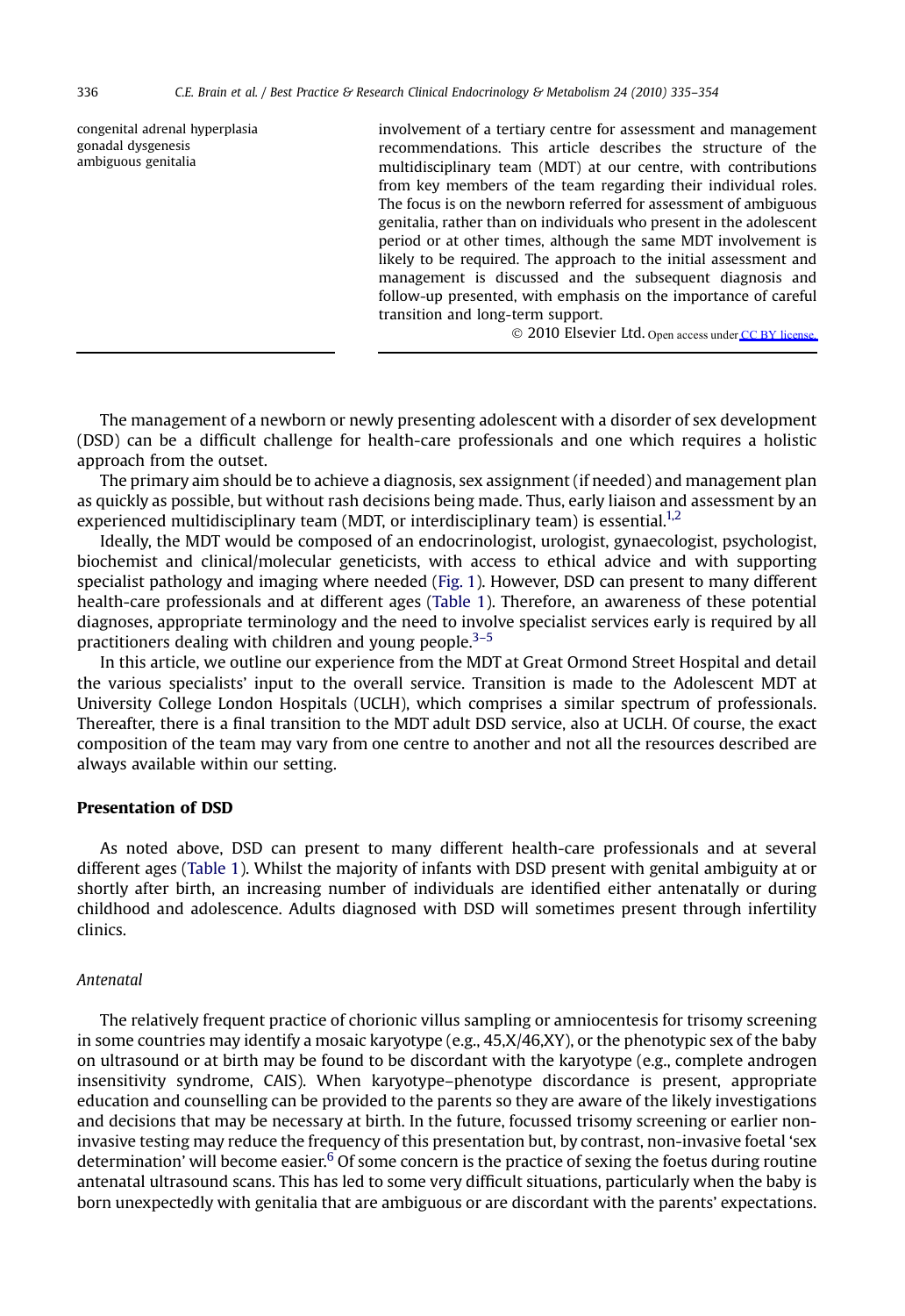<span id="page-2-0"></span>

Fig. 1. An overview of the multidisciplinary team.

#### Newborn

Genital ambiguity is the most frequent presentation of DSD in the newborn period. However, it is sometimes masked by local swelling (breech presentation) or may be apparent (e.g., clitoral hypertrophy in the premature infant with little suprapubic fat). The empty scrotum of a genetic (46,XX) female with a severe virilising form of congenital adrenal hyperplasia (CAH) is something which, if missed on the postnatal inspection, can have significant consequences such as adrenal crisis or incorrect sex of rearing.

Bilateral undescended testes should always be referred for further assessment as should the presence of inguinal herniae. Hypospadias occurs in approximately 1:250 newborn boys and will usually be referred to a paediatric urologist. In some cases, more detailed investigation will be required, especially if the form of hypospadias is severe (e.g., penoscrotal) or associated with a small penis with poor corporal consistency and/or undescended testes.

#### Childhood and adolescence

Some conditions may present with androgenisation during childhood (e.g.,  $11\beta$ -hydroxylase deficiency) or at adolescence (e.g., 17 $\beta$ -hydroxysteroid dehydrogenase deficiency type 3; 5 $\alpha$ -reductase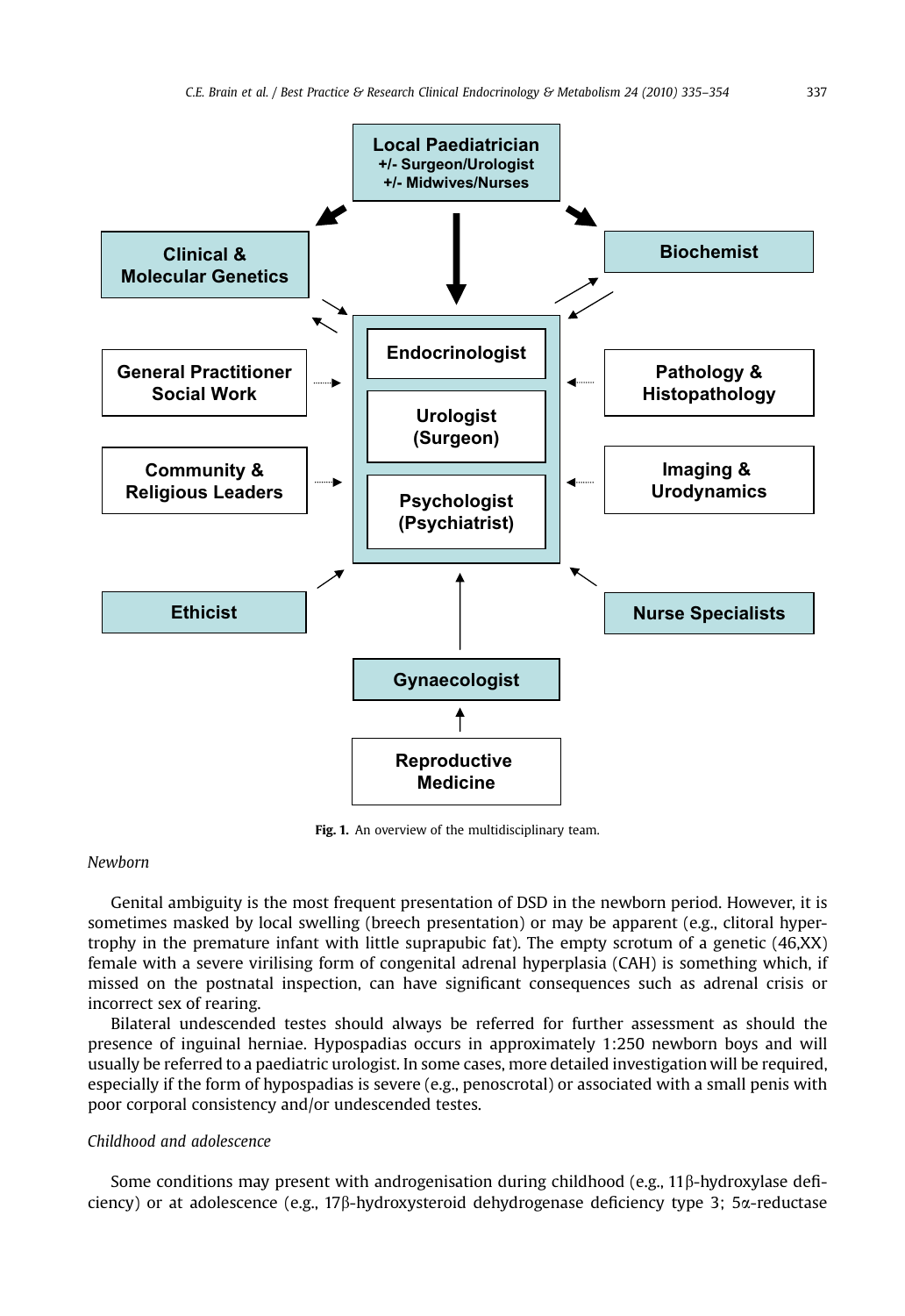| Presentation                             | Prenatal | Birth  | Infant | Child  | Adolescent | Adult  |
|------------------------------------------|----------|--------|--------|--------|------------|--------|
| Prevalent                                |          |        |        |        |            |        |
| Ambiguous genitalia                      | $(+)$    | $^{+}$ | $(+)$  |        |            |        |
| Amenorrhea $(+/-$ pubertal development)  |          |        |        |        | $^{+}$     |        |
| Less prevalent                           |          |        |        |        |            |        |
| Karyotype/phenotype discordance          | $^{+}$   | $^{+}$ |        |        |            |        |
| Bilateral undescended testes             |          | $^{+}$ | $^{+}$ |        |            |        |
| Hypospadias/small penis                  | $^{(+)}$ | $^{+}$ | $^{+}$ | $^{+}$ |            |        |
| Adrenal failure                          |          | $^{+}$ | $^{+}$ | $^{+}$ |            |        |
| Inguinal herniae in a girl               |          | $^{+}$ | $^{+}$ | $^{+}$ |            |        |
| Premature sex development                |          |        | $^{+}$ | $^{+}$ |            |        |
| Hypertension                             |          |        | $^{+}$ | $^{+}$ | $^{+}$     | $^{+}$ |
| Other features (e.g. fits, Wilms' tumor) |          | $^{+}$ | $+$    | $^{+}$ | $^{+}$     |        |
| Androgenization in puberty               |          |        |        |        | $^{+}$     |        |
| Gonadal tumour                           |          |        |        | $(+)$  | $^+$       | $^{+}$ |
| Infertility                              |          |        |        |        | $(+)$      |        |

#### <span id="page-3-0"></span>Table 1

An overview of different presentations associated with DSD at different ages.

deficiency type 2). Failure to develop in puberty or to achieve menarche may be the first manifestation of some other forms of DSD (e.g., 17a-hydroxylase deficiency, CAIS or gonadal dysgenesis).

#### Initial approach to the newborn with DSD

This section focusses on the newborn with genital ambiguity, as this is a relative emergency that requires prompt and efficient communication between the referring hospital and the tertiary centre.

#### Management at birth

It is of vital importance that all professionals involved with the management of the newborn within the labour ward and on the postnatal wards are knowledgeable about what to do when a baby is born with indeterminate sex. If in any doubt, the sex of a baby should never be guessed. A senior paediatrician should counsel the parents in the first instance, and a clear plan of further management outlined. A prompt referral to a specialist centre should then be made.

Often, a child with ambiguous genitalia is born at a local hospital, so initial specialist management is at a distance. The presence of ambiguous genitalia is not a medical emergency in itself, so parent–infant interaction is essential and the child should not be unduly 'medicalised'. However, the adrenal insufficiency associated with some forms of DSD can become an emergency if overlooked and not treated early, so vigilance (e.g., hypoglycaemia) and monitoring (e.g., electrolytes) are necessary until adrenal dysfunction is excluded and the karyotype is known. Steroid and salt replacement treatment will be needed if adrenal insufficiency is suspected.<sup>[7](#page-18-0)</sup>

Information should be given to the family in a consistent manner that is appropriate for their level of understanding, with awareness of religious and cultural beliefs and preconceptions (e.g., their desire for a specific family structure or information about the foetal sex given from prenatal scans).<sup>[8](#page-18-0)</sup> Parents often experience extreme stress about the disclosure of the problem to family and friends and find uncertainty very unsettling. This issue is compounded if they have already told relatives about the expected sex, or have prepared the baby's room or bought clothes accordingly. Indeed, many neonatal nurseries focus on 'pink' or 'blue', so even the hospital environment can be extremely challenging.

In addition to the endocrine issues, it is essential to appropriately address social, psychological and urological aspects of management in the early period, and early contact with the MDT can give reassurance to the family whilst also focussing on the appropriate investigations needed to make a diagnosis and in some cases to establish the appropriate sex assignment.

Sending the appropriate samples for rapid karyotype analysis by fluorescence in situ hybridisation (FISH) or quantitative fluorescence polymerase chain reaction (QFPCR), and discussing the issues with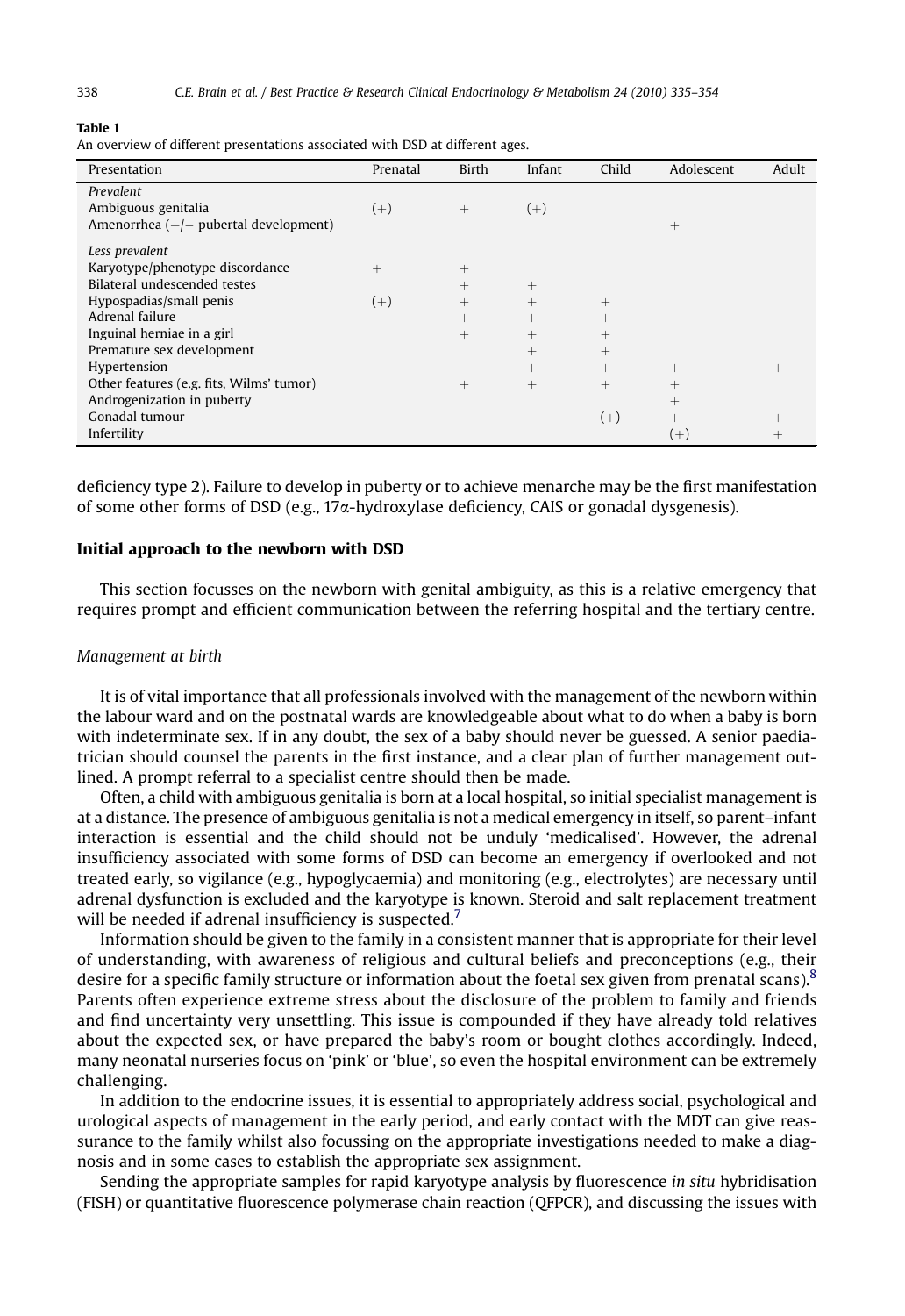the relevant clinical and molecular genetics services are extremely useful so that a broad diagnostic category can be reached quickly (see the article on classification this issue).<sup>1-3</sup>

#### Initial specialist assessment

Once the referral to the specialist MDT has been made, the initial assessment of the baby is planned on an individual basis, but based on a standard structure of investigations and assessments<sup>[9](#page-18-0)</sup> (UKDSD Taskforce Guidelines in preparation). Investigating cases of karyotype–phenotype discordance involves a similar approach to that for the newborn with ambiguous genitalia, but the parents are usually more aware of the potential issues if they have been counselled antenatally. Great care must be taken not to instil any preconceptions as to the sex of rearing until the baby has been assessed after birth, as this can result in inappropriate decisions being made with challenging long-term consequences.

If the sex of rearing is unclear, the family will be referred to the specialist centre within a few days. An emergency slot is available where the on-call urologist, endocrinologist and, often, clinical psychologist will assess the baby. There will be a key member of each team who will communicate with individual families, establishing a rapport, ensuring consistent information is given and acting as a point of contact.

It may not be possible to decide on the appropriate sex of rearing at the first meeting as this may depend on the results of biochemical investigations and sometimes also on endoscopic assessment. Most importantly, however, the family should feel supported, and strategies for coping with the uncertainty of gender assignment will be discussed with them. In particular, advice as to how best to impart information to family and friends will be given, which helps to alleviate some of the stress that the family inevitably feels that they are under.

#### Additional investigations

An indicator of karyotype, such as rapid FISH analysis, will usually be known by the time of the first meeting, and this together with the genital appearances will guide the subsequent assessment.

The exclusion of any associated adrenal insufficiency is of paramount importance and will be made in almost every case in our centre. A urinary steroid profile ideally forms part of the routine assessment in many cases, as this will not only help with adrenal insufficiency, but will also provide diagnostic information after the third day of life in most forms of CAH, and from 2–3 months for 5a-reductase deficiency.

Whether to stimulate potential testicular tissue with a 3-day or 3-week human chorionic gonadotropin (hCG) stimulation test can be a difficult decision, especially if a female sex of rearing is being considered. The effects of postnatal androgen exposure to the developing brain are unknown, especially if the baby is subsequently raised female. Measurements of anti-Müllerian hormone and inhibin B are proving increasingly useful for assessing gonadal (testicular) integrity, but these assays are not established in all centres and results are not always available quickly if assays are run intermittently or if samples are sent out to specialised centres for analysis.

Genital photography will often be undertaken at the first meeting and again after any gonadal stimulation. However, detailed notes of the genital examination should be made by the urologist as photographs can be misleading (e.g., suprapubic fat pad) and corporal consistency on palpation is not always reflected well by images. Any potential dysmorphic or associated features should be noted and the experience of a clinical geneticist obtained early in such situations, as such signs can be subtle in the early newborn period.

Imaging (e.g., pelvic ultrasound) has a role in locating gonads and possibly identifying Müllerian structures but should be viewed with extreme caution, especially if undertaken by an inexperienced radiologist. This can be misleading, even in experienced hands. The presence of Müllerian structures or descended gonads by themselves should not be the deciding factor in gender assignment, but parents often focus on this information, especially if the limitations of this analysis are not explained.

The aims of the initial assessment and subsequent presentation at the MDT are to establish the appropriate sex of rearing, form a plan of diagnostic procedures and provide psychological support for each individual family as a whole. Several factors need to be considered when counselling the family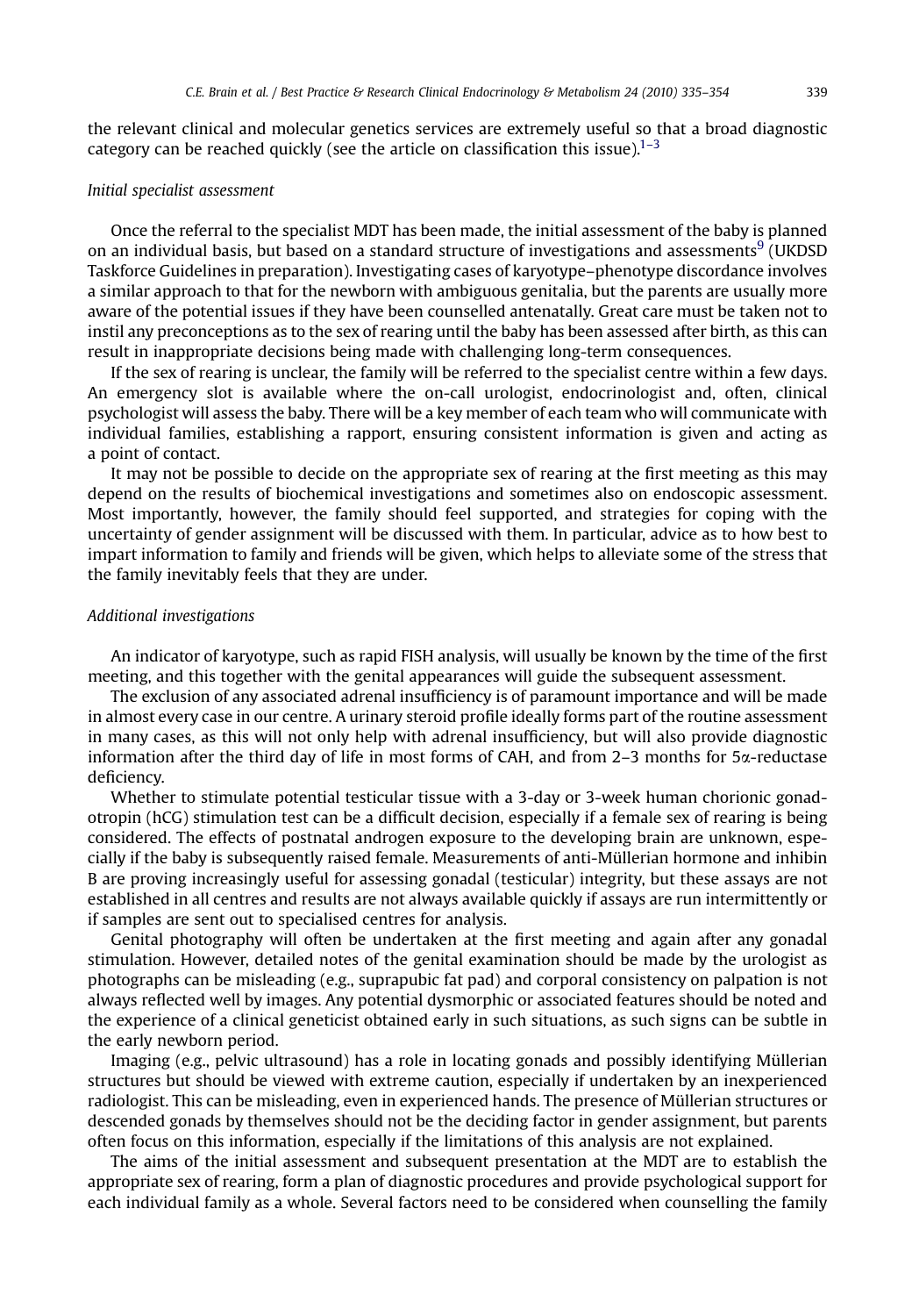about gender assignment, such as likely gender identity; urological and sexual function; the likely need for endocrine replacement; fertility options and long-term tumour risk. These factors can be influenced by the underlying diagnosis; therefore, attempts at achieving a specific diagnosis as soon as possible are important. However, it is also extremely important that every case is viewed individually, as the range of phenotypes can vary significantly even within patients with the same underlying diagnosis, and long-term outcome data for many forms of DSD are not readily available.<sup>[10](#page-18-0)</sup>

Of course, it is of vital importance that parents are involved in the decision-making process and are fully aware of the potential implications for the child. To have to contemplate gender reassignment at a later stage is one of the most difficult areas and can take several lengthy consultations between family and professionals. Adopting an MDT approach can help facilitate parents' understanding of the issues, and provides continuity of care and consistency of information. Clear communication between members of the MDT is therefore essential.

#### The multidisciplinary team

As recommended in the 'consensus statement', children with DSD should be managed by an MDT with appropriate expertise and experience in managing these conditions.<sup>1,2</sup> The exact composition of the team will vary from one centre to the next, but some of the key team members and related disciplines are shown in [Fig. 1.](#page-2-0) Not every professional will be relevant to each individual patient, but it is important that they have the opportunity to express an opinion and provide suggestions.

#### An endocrinologist's view

The endocrinologist plays a key role in coordinating investigations and management, and is usually the first point of contact for referral. All endocrinology consultants in our centre are well experienced in the range of disorders that can present with ambiguous or discordant genitalia and are appropriately placed to deal with essential aspects of monitoring (e.g., electrolytes); obtaining and interpreting firstline investigations (e.g., basal and stimulated steroid tests and urine steroid analysis); and coordinating steroid replacement therapy (e.g., glucocorticoids, mineralocorticoids and salt), where necessary. The fact that adrenal disorders associated with DSD are common and are a medical emergency if not recognised and treated appropriately means that the endocrine team is central to the initial stages of assessment and management. The endocrinologist can also advise about the likely need for endocrine replacement at puberty and, in adulthood, explain and monitor growth and fertility issues, and often has awareness of related medical issues in complex or multisystem cases (e.g., cardiac or renal anomalies). Adolescent endocrinologists play a key role in the induction of puberty, if needed, and adult endocrinologists with working experience of long-term administration and monitoring of hormone replacement therapies are essential for continuing long-term support as appropriate.

#### A urologist/surgeon's view

The surgeon (paediatric surgeon or paediatric urologist) will always be a key member of the MDT, and may be the first point of referral, especially in those centres without an established MDT.

In specialist centres, the initial evaluation of the child with DSD should be performed in a joint manner by the surgeon and endocrinologist. Ideally, both of these individuals will have expertise in the management of such babies. The assessment will include a detailed history, identifying any points of relevance (family history, antenatal history and so on). The surgeon will need to carry out a detailed examination of the genitalia, focussing upon the presence and location of the gonads, the size and appearance of the phallus, the number and location of the urethral/vaginal orifices and the appearance of the labioscrotal folds and to confirm a normal situation of the anus. The findings of the examination should be discussed with the parents in a manner concordant with their level of understanding. In general terms, one should avoid the use of terminology that would favour one sex over another. For instance, using the term gonad rather than testis/ovary or phallus rather than penis/clitoris would be advised. Some parents may not be familiar with such medical terms and this would need to be ascertained from them at an early stage in the consultation.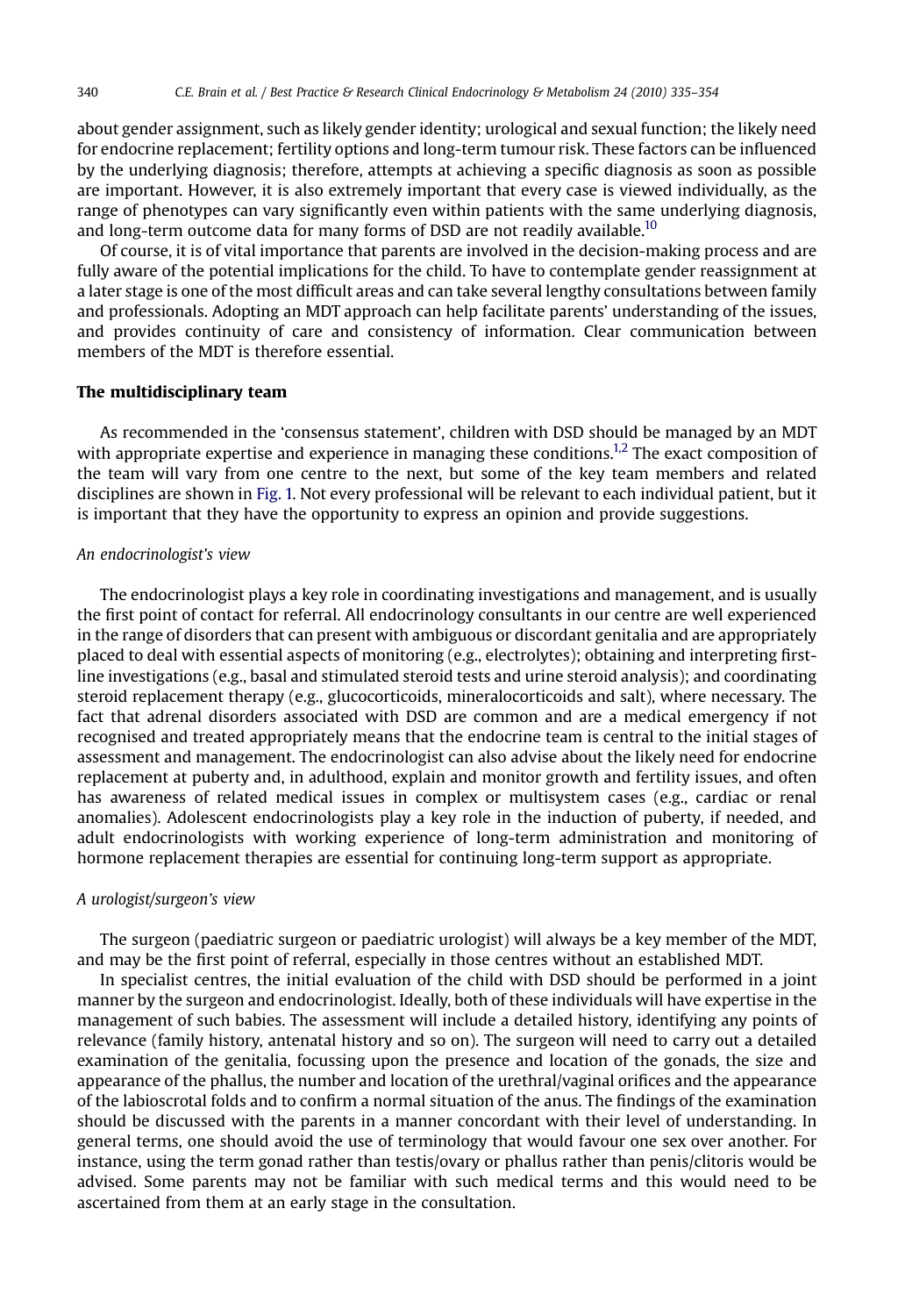One of the key questions asked by parents is in relation to the sex of their child (i.e., do they have a boy or a girl). Generally, the surgeon and endocrinologist can form an opinion about the appropriate sex of rearing at the initial consultation, particularly if preliminary investigations have already been carried out. Where uncertainty exists, a decision about sex of rearing should be deferred until investigation results are available and the MDT has been involved in the decision-making process. In such cases, detailed discussions about a possible sex of rearing and potential surgery required are best avoided at the initial meeting. Information should be given to the parents in a graded manner, to allow time for reflection and assimilation. This process may take a number of meetings with various members of the MDT, but key individuals such as the surgeon, endocrinologist and psychologist should always be present to maintain continuity. Often, parents will come with a body of knowledge ascertained from the referring centre or the Internet. In such instances, this information needs respectful consideration and clarification where incorrect or misleading information has been gained.

The surgeon will use the initial evaluation to start to build an image of the genitalia at presentation, consider if changes may occur in the early months of life and to determine what investigations are likely to be needed to help make the diagnosis and guide decisions about the sex of rearing (cystoscopy, vaginoscopy, laparoscopy and so on). Finally, the surgeon may want to consider the nature and number of surgical procedures that may be required to achieve a desired outcome and if the involvement of other surgical specialists (e.g., gynaecologist) is likely to be needed.

Ultimately, it is the surgeon's responsibility to undertake surgery for genital ambiguity if considered necessary, to restore function and achieve an acceptable cosmetic outcome. There are instances where surgery may not be required or desired by the parents or where surgery is best delayed until adolescence or adulthood. The latter approach is becoming increasingly popular and the effect of this paradigm shift will only become apparent in the future. Careful long-term follow-up is therefore of paramount importance.

Children raised male are likely to require at least two surgical procedures to reconstruct the penis in the first 2–3 years of life. In the majority of cases, the cosmetic and functional outcome is very good. In others where the penis is particularly small, a good outcome in terms of size may not be achievable. Some children raised male may require orchidopexy, or even gonadectomy where streak gonads are present. Müllerian structures of a significant size may also require removal, whilst smaller Müllerian remnants can be left in situ as usually they do not cause significant problems.

Children raised female may or may not require surgery in early childhood. Minor degrees of clitoral enlargement do not require surgical reduction and even when clitoral enlargement is significant, reduction surgery should only be carried out after the parents have been counselled about the advantages and risks of such a surgery. These discussions would require the involvement of a paediatric/adolescent gynaecologist from an early stage. In some children, the surgeon may recommend a vaginoplasty in the first 1–2 years of life, and indeed this is currently the standard practice in girls with a long urogenital sinus. This does not, however, obviate the need for further surgery in adolescence or early adulthood and parents should be made aware of this. It is entirely reasonable for those children with a relatively short urogenital sinus to have surgery deferred until adolescence or early adult life, thereby enabling the individual to be involved in the decision-making process.

Finally, the surgeon may be required to surgically remove gonads to protect the individual from gonadal malignancy. The timing of such surgery depends upon the nature of the DSD and the relative reported risk of malignancy.[1,11](#page-18-0) Decisions of an irreversible nature should be evidence based as much as possible and made in conjunction with the MDT.

#### A gynaecologist's view

The role of the gynaecologist in the clinical management of a neonate or infant with a DSD is initially advisory only. A gynaecologist is not usually involved in the practical care of the small child but can offer information on long-term aspects such as sexual function and fertility. Parents may find it useful to meet and discuss potential adolescent and adult issues prior to taking a decision about genital surgery.

However, it is essential that a gynaecologist is involved in the care of children with a known DSD as they approach puberty and also in the care of newly diagnosed adolescent patients. Patients with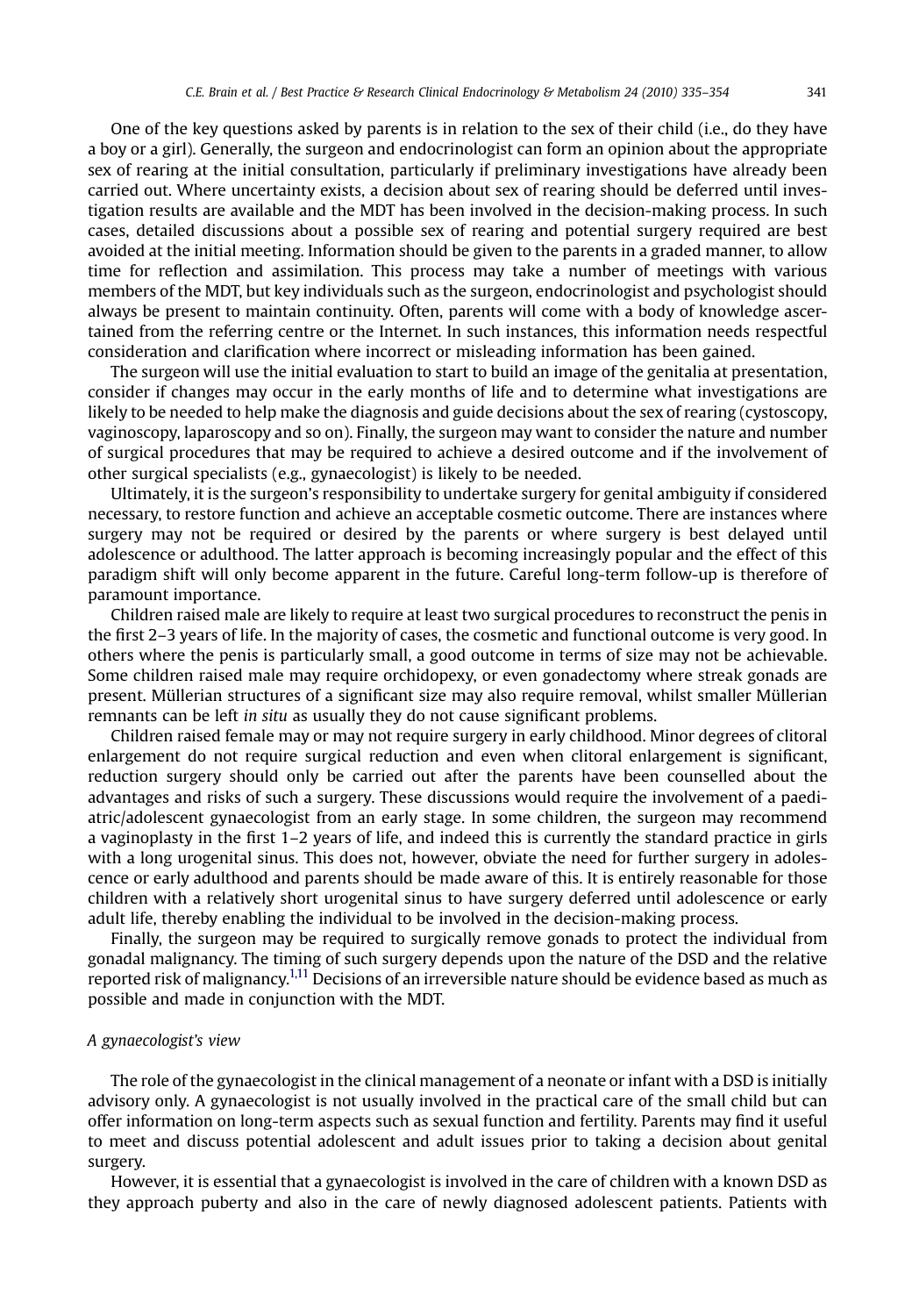a uterus will need a vaginal assessment at the onset of puberty to confirm there is a passageway for menstruation. This is usually performed under a brief general anaesthetic. If vaginal stenosis is present, then surgical reconstruction may be required. The examination may need to be repeated later in adolescence to ensure the vagina is adequate for both tampon use and sexual intercourse.

In those girls where the uterus is absent, vaginal examination can be deferred until later in adolescence and does not usually require an anaesthetic. If the vagina is short, vaginal dilation treat-ment is the treatment of choice and is successful in about 85% of patients.<sup>[12](#page-18-0)</sup> Those who are unsuccessful will require surgical reconstruction with a variety of methods such as the laparoscopic Vecchietti procedure or intestinal vaginoplasty, depending on the diagnosis and prior surgical intervention.

#### A psychologist's view

The physical and psychological health needs for individuals with a DSD are closely interrelated. Medical management decisions in DSD are often based on promoting psychological adaptation and well-being rather than a physical health need per se. Even for individuals where decisions are made on the basis of physical considerations, the possible impact on psychological well-being needs to be taken into account. It is therefore essential for psychological well-being and adaptation to be seen as inseparable from medical management and for this reason psychological support and intervention are most effectively provided as an integral part of MDT care. The importance of a psychologist, or similar professional, in the management of DSD is not about pathologising DSD, but rather is recognition of the exceptional personal and social challenges that a diagnosis of DSD presents.

Adequate psychological care requires highly specialist skills and knowledge and in general should not be undertaken by local services in isolation from the MDT. The experience of working with individuals and families with DSD is essential to appreciate the complexity and sensitivity of the issues that commonly arise. In addition, an understanding of sex development and experience of gender identity development and factors influencing sex-role behaviour and sexuality together with knowledge of the trajectory of a DSD across development are required.

Psychological input is best considered as a process and not an event and contact with psychology is both routine, or pre-emptive, and reactive as issues arise. Planned episodes of medical care may not coincide with an individual's needs at particular points in time and, therefore, ideally the family and affected individual will feel able to initiate contact as and when required.

Psychological support is not embodied in the psychologist alone; rather, the presence of a psychologist in the team represents recognition of the interrelating physical and psychological aspects of DSD, as well as being a resource for individuals and their families with a DSD. It has become increasingly apparent that the way in which DSD is managed by health professionals affects psychological outcomes. Integrated holistic management has evolved in response to patient feedback and outcome research that has shown the long-term psychological distress associated with – among other things – surgery without consent, medical photography, repeated genital examinations, uncontained disclosure or unhelpful phrasing of sensitive information.<sup>13</sup>

Well-integrated MDTs provide scope for roles to develop based on the individual skills of the team members. Whilst there are tasks that clearly require the particular skills of a psychologist, other roles may emerge. In practice, the psychologist is often in a good position to act as an advocate and point of contact for families and individuals with a DSD and coordinate contact with other members of the team. Teamwork and close communication between team members facilitate the appropriate timing of medical interventions based on the needs of the young person; for example, when information needs to be given to a young person before the introduction of sex hormones at puberty or in cases where a decision needs to be made in puberty about gender identity. In this case, a gonadotrophin-releasing hormone (GnRH) agonist may be used to suppress puberty and to provide time and space for the psychologist to work with the young person and their family to reach a decision prior to any surgical intervention.

As an optimum, contact with psychology is initiated at the time of first contact with the team and, as with all members of the team, a collaborative, trusting relationship that respects and acknowledges individual, cultural, social and personal circumstances is actively fostered. Whilst the care of the individual with a DSD is central and foremost, important decisions are often taken on their behalf early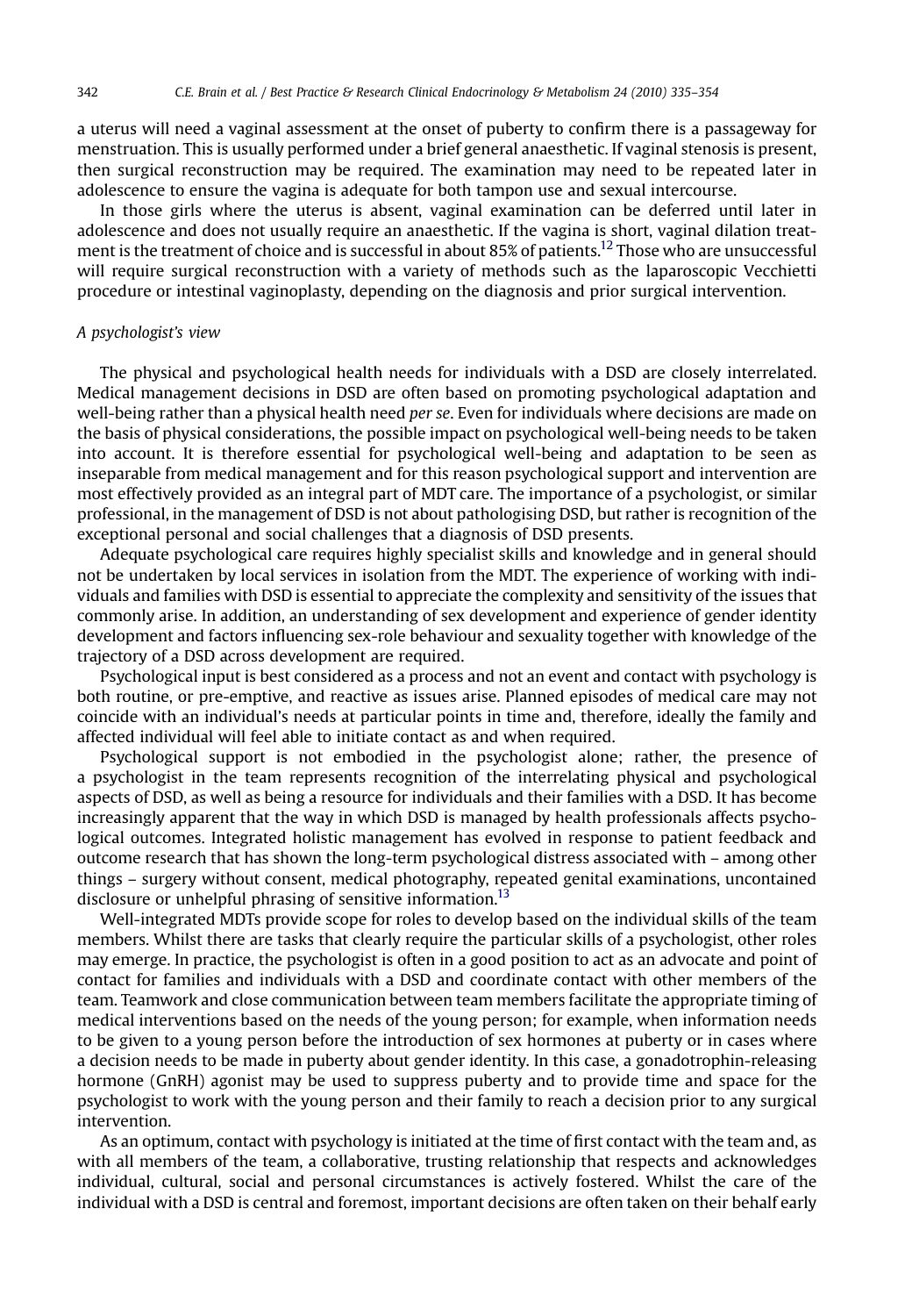in life by their family in collaboration with the MDT and, therefore, psychological care needs to encompass the family unit. There are crucial times when psychology has a role to play in relation to both medical management and individual development, including decisions about sex of rearing, surgical intervention, introduction of sex hormones, information about diagnosis and decisions about sex re-assignment, as well as routine support and monitoring of social and emotional well-being. In addition, psychological input should be available for unforeseen issues, including, for example, parental or individual concerns about gender identity development, school-related problems and bullying.

There are specific tasks at different stages of development, which should be planned with families from an early stage. In particular, families may require considerable support from the MDT to feel confident to give information to their child about their diagnosis and personal history in relation to this condition. The pacing and timing of giving information and making decisions is ideally based on individual circumstances, together with information about the DSD. Whilst decisions should be informed by evidence when possible, most often there is no 'right' course of action that applies in all circumstances. Rather there are broad goals, which are best approached with flexibility on a case-bycase basis. With this in mind, families and individuals require clear information about DSD and, sometimes, intensive input to empower them to successfully address challenges as they arise.

#### Issues at birth

Uncertainty about sex of rearing creates considerable practical and emotional challenges for parents. There is often an intense desire to move from uncertainty to certainty and a focus on medical intervention with the hope that it will provide the solution. In cases where diagnostic tests and physical examinations are not decisive in decisions regarding sex of rearing, it is particularly important to involve the psychologist, whose role is to provide time and space for discussion. The process of sex assignment is not only about making a decision but also an opportunity to process what has happened and set out plans for the future. Traumatic memories of the birth, careless words by professionals, misinformation from the Internet and unresolved fears about what will happen at puberty often resonate and can cause considerable distress and damage when they re-emerge at a later stage.

Initial discussions most often cover practical issues such as what to tell family and friends and a review of what the family has understood thus far with the aim of identifying fears and misconceptions. For families to make informed decisions, it is helpful to describe the process of sex determination and the implications of any decision into adult life, including puberty and fertility. In addition, psychological factors, including the definitions and distinctions between gender identity, sex-role behaviour and sexual orientation, together with known outcomes should be shared. Team meetings with the family to address questions that arise in discussions with the psychologist regarding the DSD, and possible medical interventions, are invaluable to maintain consistent information and prevent confusion.

#### Information management

Facilitating disclosure of information about a DSD has emerged as a key role for psychologists in the MDT. Commonly, parents do not feel they have the required knowledge to explain a DSD to their child and fear that information may cause distress or precipitate a crisis. Therefore, early and ongoing discussions with parents are required to address fears they may have about the impact of information on their child and to plan what information might be given when. The diagnosis of a DSD in adolescence presents particular challenges and is commonly associated with both the need to give information and to make difficult decisions about medical intervention or sex assignment.

#### Sex reassignment

There are particular circumstances that are exceedingly challenging both for the individual concerned and their family. The issue of sex reassignment can present at various stages throughout life. Typically, in a paediatric setting, the question can arise either shortly after birth, for example, when a male-assigned baby is found to be a 46,XX infant with CAH, during childhood when parents or the child express uncertainty about gender identity or at puberty when male-type secondary sexual development occurs in a female. Invariably, the team psychologist will be asked to provide an assessment. There are a number of standardised questionnaires available to aid assessment. Gender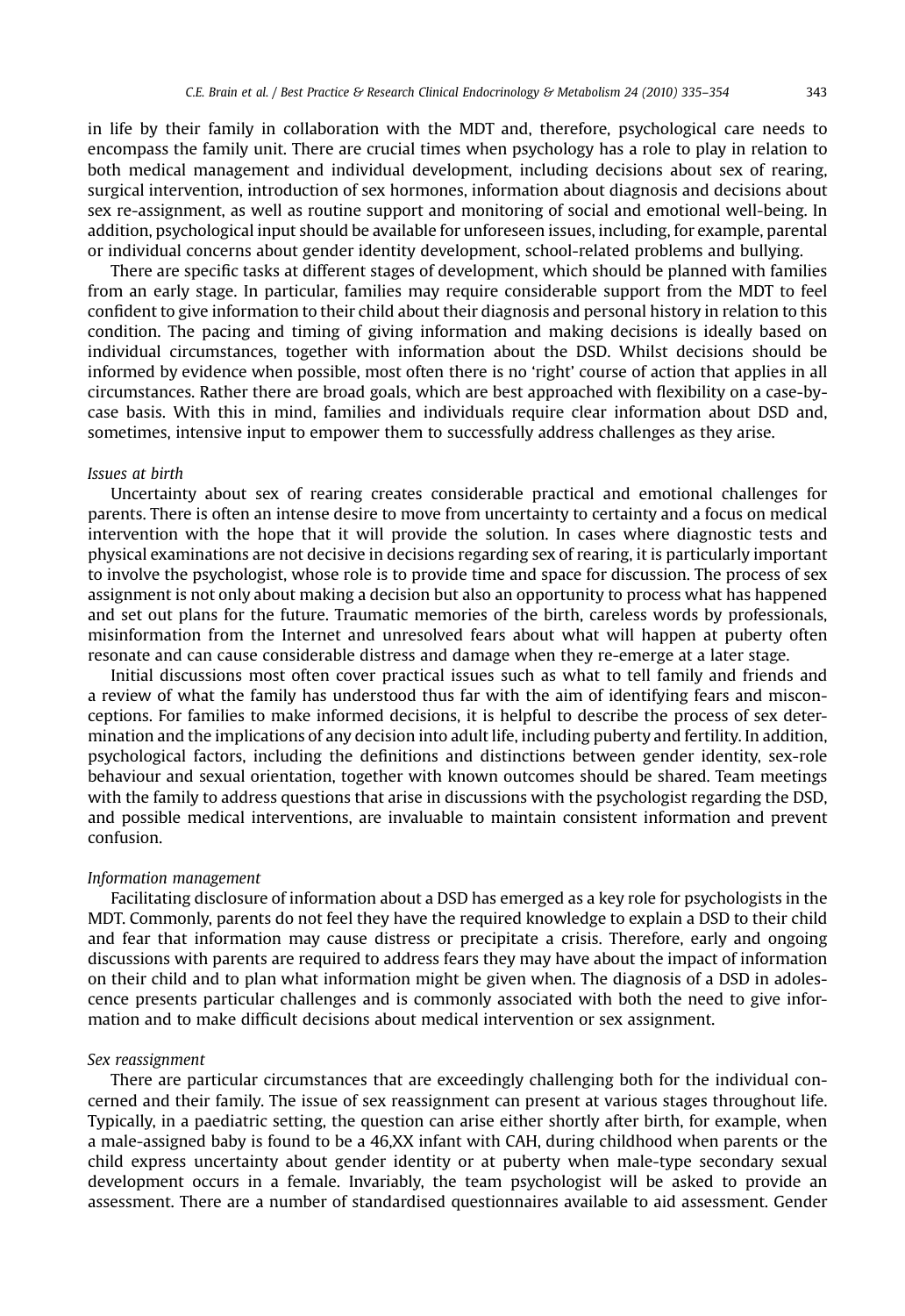<span id="page-9-0"></span>identity development is a complex area that requires considerable expertise to assess and then appropriately advise families. The implications of a change in gender need careful evaluation and planning. For example, families commonly request a change of both school and location. Any change in sex assignment after the age of about 12–18 months should only be considered if the child itself is fully involved and initiates the discussion.

In conclusion, whilst certain aspects of the management of DSD clearly require input from a psychologist or similar professional, their actual role in the MDT evolves with the team and it is this dynamic integration of medical and psychological support that provides the best model of care.

#### A biochemist's view

A number of biochemical tests will be needed in the diagnosis and management of a patient with a DSD. A clinical scientist with an interest in DSD can advise the interdisciplinary team on the interpretation of tests and ensure effective use of small biological samples. Knowledge of assay specificities and reference ranges is important. A negative test result can be spotted and, through dialogue with the clinicians, the next stage of investigations can be instigated through further test requests.

The priorities for hormone tests are different depending on the age of the patient and the clinical problem. The assays needed are summarised in Table 2. In addition to steroid hormones and their regulatory peptides (adrenocorticotropic hormone (ACTH), luteinising hormone (LH) and follicle stimulating hormone (FSH)), assays for anti-Müllerian hormone (AMH), Müllerian inhibiting substance (MIS) and inhibin B have become available to provide further information about testicular develop-ment.<sup>[14,15](#page-18-0)</sup> Many laboratories will be able to meet some of the requests by assays available internally, but in many cases samples will be referred to specialist centres. Hormone assays are performed these days usually on automated platforms using immunoassay with different detection systems such as chemiluminescence. These assays are not always the best tests for samples from young patients because of the potential for interference from foetal and placental hormones. Many laboratories do not have the appropriate paediatric reference ranges – an important example here is plasma testosterone concentrations in genetic (46,XY) males that change with postnatal age in the first year of life. Testosterone concentrations up to 10 nmol l $^{-1}$  are seen at birth and from 3 weeks to 6 months of age, but concentrations can be less than 1 nmol l $^{-1}$  at 1 week of age and from 6 months of age until the start of puberty.<sup>16</sup> When testosterone production is naturally low, stimulation tests of the axis may be needed. Plasma renin activity and aldosterone concentrations need to be known in some of the conditions of DSD. Few laboratories have reference ranges in children but interpretation of the results is dependent on knowledge of the normal levels. For some of the DSD conditions associated with adrenal failure, there is a need for rapid turn-around times for hormone assays; DSD causes much anxiety within the family and this should be borne in mind. The most common DSD in a 46,XX individual is CAH due to 21-hydroxylase deficiency. The analysis of 17-hydroxyprogesterone (17-OHP)

|                        | Plasma (essential)                                                                                                                                                                                        | If first plasma tests not<br>fully informative                          | Urine                                                                                                                                                                                                                        |
|------------------------|-----------------------------------------------------------------------------------------------------------------------------------------------------------------------------------------------------------|-------------------------------------------------------------------------|------------------------------------------------------------------------------------------------------------------------------------------------------------------------------------------------------------------------------|
| 46.XX DSD -<br>newborn | 17-OHP, cortisol, androstenedione, DHAS, 11-deoxycortisol<br>ACTH, Electrolytes.<br>Synacthen test.<br>In some cases will need plasma<br>renin activity (concentration)<br>and aldosterone concentration. |                                                                         | Steroid profile very effective<br>for adrenal disorders.<br>Characteristic patterns for defects<br>of CYP21A2, HSD3B2, CYP11B1, CYP17,<br>and POR. Very low levels of steroids<br>are seen with defects of CYP11A1 and StAR. |
| 46.XY DSD -<br>newborn | Plasma testosterone, DHAS,<br>LH, FSH, AMH, inhibin B<br>(ACTH, Synacthen test)*                                                                                                                          | Plasma androstenedione.<br>testosterone. DHT<br>(before and after hCG). | Steroid profile can exclude 17-hydroxylase<br>and 3β-hydroxysteroid deficiencies<br>but not helpful for testicular defects<br>except 5α-reductase deficiency.                                                                |

Table 2 Laboratory services for the initial investigation of DSD.

DHAS - dehydroepiandrosterone sulphate.

DHT - 5-alpha dihydrotestosterone.

\* Consider tests of adrenal function in 46,XY DSD.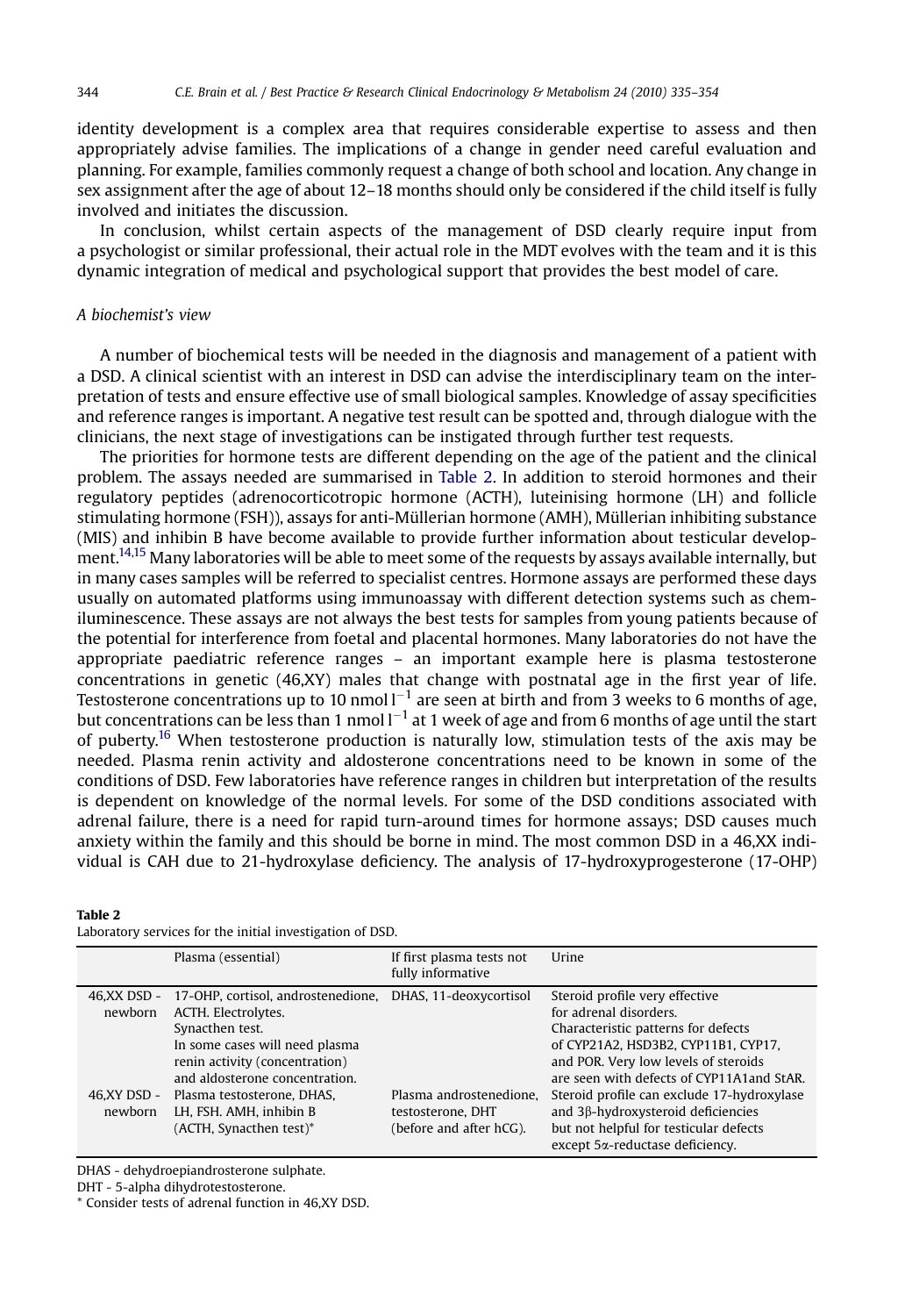concentrations in blood is a valuable diagnostic test. Many laboratories offer this test but most will use a direct assay (antibody coated-tube, radioimmunoassay) not appropriate for paediatric investigations. There are considerable interferences from foetal steroids in the first few days of life, so most laboratories will not accept samples until the child is at least 3 days of age. Kits for 17-OHP usually have a working range only to around 60 nmol  $I^{-1}$ . These methods are not targeted for the much higher concentrations seen in classical CAH and are aimed at detection of heterozygotes and non-classic forms of CAH. To get a better measure of the plasma 17-OHP concentration in an infant with classical CAH, it will be necessary to use lesser amounts of sample. Ideally, steroid should be extracted into an organic solvent before immunoassay to leave foetal zone-derived steroid sulphate in the sample matrix.<sup>[17](#page-18-0)</sup> Assays are available using extraction and mass spectrometric detection that are specific and accurate from the first day of life.<sup>18–20</sup> Wherever possible, such assays should be used. An abnormal result for one hormone should be treated with caution; the defect of cytochrome P450 oxidoreductase deficiency, for instance, affects the activity of two enzymes and corticosterone and progesterone should be measured as well as 17-OHP.<sup>[21](#page-18-0)</sup>

Many laboratories are now looking at mass spectrometric techniques for steroid assays and in the next few years, an improvement in assay quality is anticipated.<sup>[20,22](#page-18-0)</sup> There is much variation in the quality of these steroid assays because, in essence, the assays were developed 'in-house'. There are in use different standards, stable isotope-labelled internal standards, extraction techniques, chromatography, ionisation and fragment focussing. Many laboratories have little experience of mass spectrometry. Problems are encountered from matrix interference and skill is needed to spot these problems.[23](#page-18-0) Reference ranges will have to be established for children using new methods because results are lower than with current, less specific methods. The simultaneous analysis of several steroids has been achieved in a few specialised laboratories.

If the plasma 17-OHP is normal, then other steroid measurements will be needed ([Table 2](#page-9-0)). In view of the range of diagnostic possibilities, a urinary steroid profile is an extremely useful test of adrenal function.<sup>[24,25](#page-18-0)</sup> Some of the plasma assays are not readily available (e.g., corticosterone). In general, androgens from the adrenal cortex are produced in very much greater amounts than from the gonads and abnormalities of testicular androgens are not apparent in the analysis of the metabolites in the urine. A defect of 5- $\alpha$  reductase is an exception through analysis of 5 $\alpha$ - and 5 $\beta$ -reduced steroid ratios of androgens and cortisol metabolites. The urinary steroid profile test uses gas chromatography (GC) to separate the steroids in an extract of urine and the pattern over the time of the analysis indicates where steroids are deficient or produced in excess. The identification of steroids is improved when the output of the GC is a mass spectrometer. Each peak of steroid eluting from the GC has a characteristic molecular weight and fragmentation pattern. All of the adrenal genetic enzyme disorders can be identified in one analysis. A urine sample should, however, not be collected in the first 3 days because during that period of time there are many placental steroids in the urine of the child and clearance of the metabolites of the substrates for defective enzymes is relatively lower than in later samples. The laboratory needs experienced scientists to interpret the data and offer advice to clinicians. Detailed reference ranges for age and gender are needed because of changes throughout childhood.

The adrenal enzyme DSD disorders are amenable to genetic analysis, either as a clinical service or on a research basis.<sup>[26](#page-18-0)</sup> Other genetic analyses may be needed for androgen, LH and AMH receptors and other genes involved in developmental pathways (e.g., steroidogenic factor-1), under the guidance of clinical/molecular geneticists (see below). $27$ 

#### A clinical/molecular geneticist's view

Clinical and molecular geneticists have several important roles to play as part of the DSD MDT.

Laboratory services are likely to be involved in the early stages of investigation by performing rapid fluorescence in-situ hydridisation (FISH) analysis of lymphocytes for the presence of X chromosomal and Y chromosomal material (e.g., using a probe directed at SRY). Close liaison with the laboratory is necessary, therefore, to inform them that this is an urgent rather than a routine sample, and to have the results interpreted in light of the clinical findings (e.g., ambiguous genitalia). Results are usually obtained within 48 h and provide a very important early component of the diagnostic pathway. A full G-banded karyotype should be checked when available to confirm initial findings and to ensure no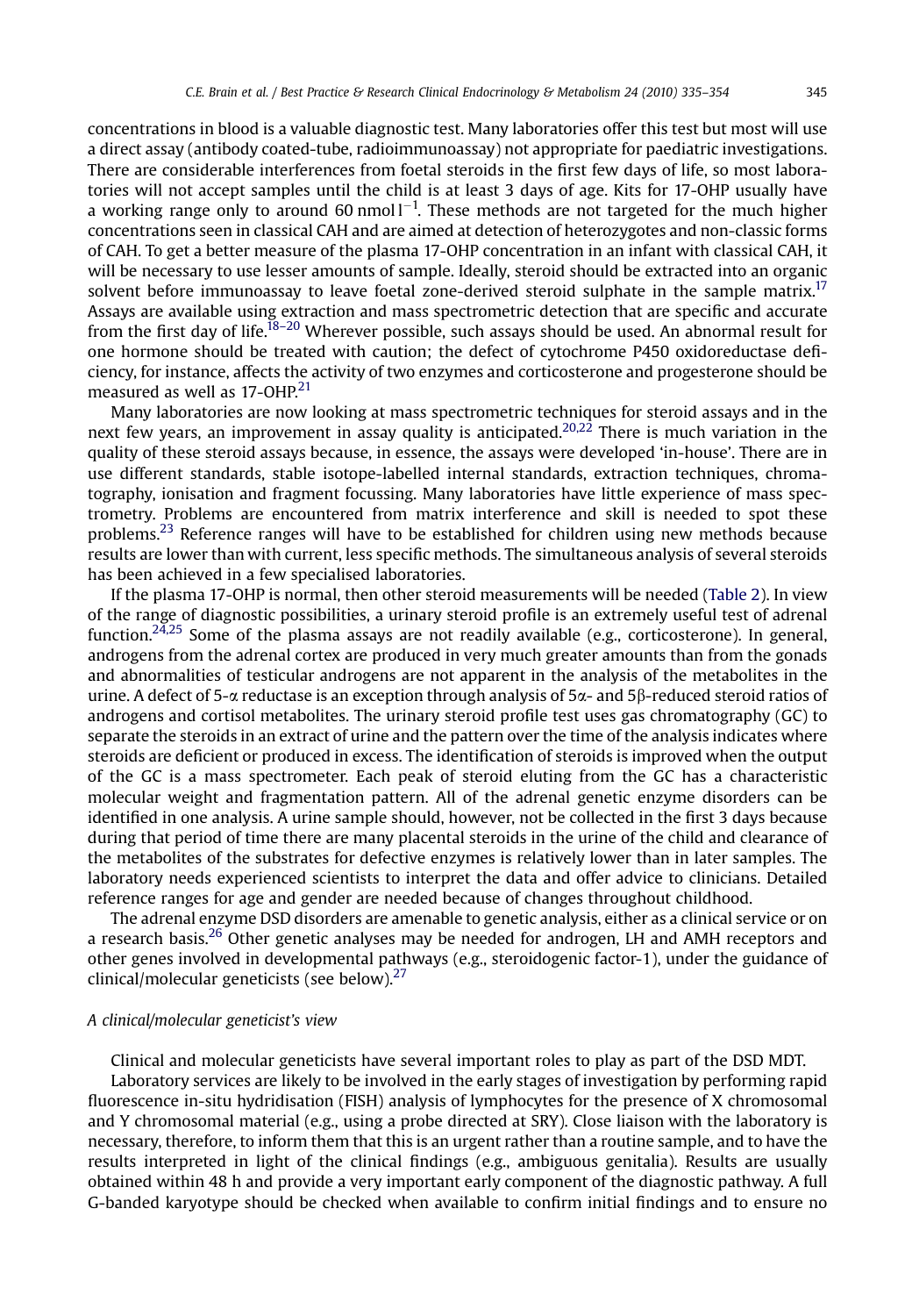significant chromosomal rearrangements, deletions or insertions or mosaicism is present. In some centres, initial rapid 'karyotype' analysis is performed by QFPCR of DNA. In complex cases, array comparative genomic hybridisation (CGH) or single-nucleotide polymorphism (SNP)/copy number variant (CNV) analysis may also be performed looking for submicroscopic deletions or duplications that might be relevant.

The clinical geneticist can provide valuable input for the diagnosis of many potential syndromic associations of DSD and in assessing dysmorphic or variant phenotypic features.<sup>28</sup> Such features may be subtle, especially in the newborn. Reference to specialist literature, dysmorphology databases or clinical genetics review meetings might be needed, especially for unusual collections of features. The geneticist can also provide input into known single gene causes of DSD and can give guidance as to where genetic testing might be available, either as a clinical service or as part of an approved research protocol.<sup>29</sup> Close interaction with academic laboratories may be necessary if detailed in vitro studies of protein function need to be performed to understand the effects of any change in more detail.

Finally, clinical genetics has a very important role to play in counselling individuals and/or their families about likely long-term aspects of specific conditions; inheritance patterns and the likelihood of other family members being affected or be carriers; and the advantages and risks of prenatal analysis and possible prenatal treatment options for conditions such as 21-hydroxylase deficiency. Professional training and experience in counselling is important.

### An ethicist's view

Ethics is often described as a set of rules or principles that distinguish between right and wrong; it is essentially about moral values rather then facts. When there appears to be no single obvious and acceptable 'right' way to do something, ethics provides a means of evaluating and choosing between different, often competing options.

Ethical conflicts arise when:

- (1) application of clinical facts alone cannot determine what should be done;
- (2) there is disagreement about the right course of action;
- (3) application of moral principles conflict; and
- (4) the law is ambivalent or silent.

Ethical conflicts require professionals to make value judgements to resolve them. Since individuals within MDTs derive their own moral values from a wide range of sources, for example, family upbringing, education, religious beliefs and professional codes, it may be difficult for them to agree on which set of values they should apply in individual cases. Ethical intervention may provide clarification in a way that is supportive, educational and advisory rather than prescriptive.

Any ethical involvement with the MDT meeting should be first concerned with obtaining appropriate clinical facts that are founded on the best available evidence. These include

- (1) the nature of the condition;
- (2) its clinical effect on children, young people and parents;
- (3) the associated clinical and psychosocial co-morbidities and their likely short- and long-term consequences; and
- (4) the 'reversibility' of treatment options (e.g., hormone suppression vs. gonadectomy; neonatal vs. adolescent surgery).

#### Best interests

Although clinicians have a duty to act in the best interests of their patients<sup>[30](#page-19-0)</sup>, objective standards of best interests for children may be hard to define in isolation. In DSD, there may be tensions between the potentially conflicting obligations of respecting a child or young person's right to make informed voluntary self-determined choices (autonomy) and providing treatment for the child that carries more benefit than harm. Moreover, any consideration of a child's best interests needs to include the obligation to respect the family and parent-child relationships.  $31,32$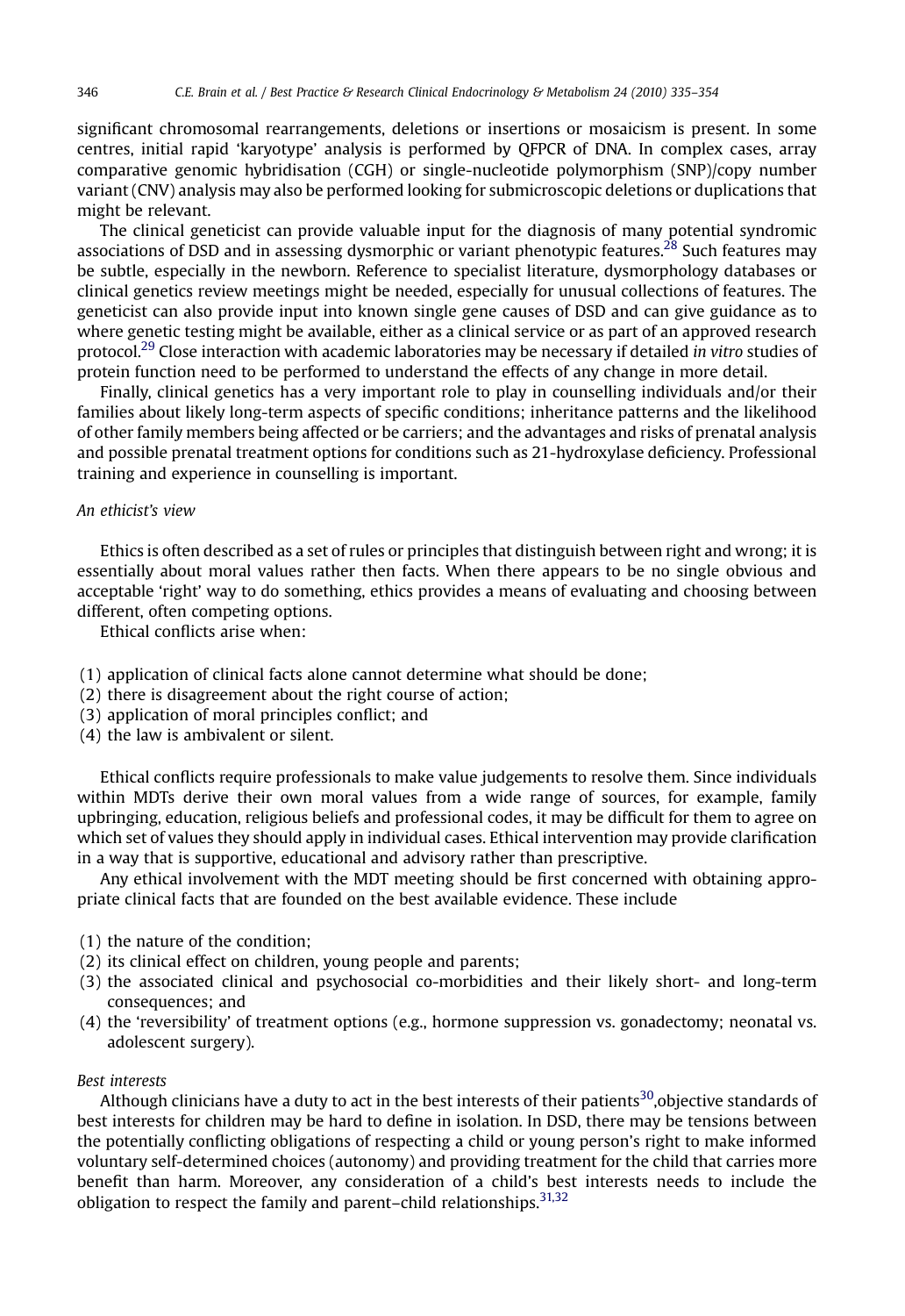Traditional guidance for the timing and nature of therapeutic interventions in DSD may pay insufficient respect to the growing autonomy of adolescents and be overly paternalistic in its impact, or may restrict future life choices. The adverse effects of failing to respect the developing autonomy of adolescents are increasingly acknowledged.<sup>33,34</sup>

#### Dispute resolution

The structured format of the MDT meeting may be a useful forum for dispute resolution, provided if it has access to appropriate ethical expertise and knowledge of appropriate professional guidance and protocols as well as relevant legal principles.

Good ethical decision making requires that the process of decision making be as transparent, inclusive, reasonable and as accountable as possible. A practical approach to ethical decision making in facilitated MDT meetings with ethical input is outlined in Table 3.<sup>[35](#page-19-0)</sup>

#### Other members

Other health-care professionals, who may be involved in the DSD MDT, include specialists in radiology/imaging and histopathology ([Fig. 1\)](#page-2-0). Their attendance at meetings to discuss specific cases can be invaluable. Specialists in reproductive medicine may contribute to discussions about complex ethical and practical fertility issues and nurse specialists are in an ideal position to coordinate the team and provide a link with families. Academic input can be important if there are individuals associated with the team who have research interests in psychology, surgery, genetics or endocrinology.

The input of the local team can be extremely valuable. Parents often express their concerns, preconceptions and desires at an early stage but these might get overlooked in the diagnostic process; the local team may have insight into these issues. The primary-care doctor/general practitioner is often poorly informed about events, but may be an important source of support for the family and might reflect upon the situation in a less medicalised environment. Finally, local community or religious leaders can be very important in providing guidance in relation to personal religious doctrine, as well as providing ongoing support over time.

#### The MDT meeting

The MDT meeting is an important forum during which the members of the team can gather and discuss relevant cases. The exact structure and organisation of the meeting will vary between centres, but in London we hold an MDT meeting to discuss newborn/paediatric cases once a month and a separate MDT meeting to discuss transition/adolescent/adult cases once every 2 or 3 months. If there is an urgent need for key members of the team to meet at other times, then this is arranged on an *ad hoc* basis, and discussions between team members occur on an ongoing basis throughout the month. The main MDT meeting is held in a room separate from the consultation room. This enables a broad

#### Table 3

A practical approach to ethical decision making (adapted from UKCEN materials $^{35}$ ).

| MDT meetings with ethical input should address the following                                |  |  |  |  |
|---------------------------------------------------------------------------------------------|--|--|--|--|
| Ascertain relevant clinical & psychosocial facts                                            |  |  |  |  |
| Separate facts from values of those involved- professionals and family                      |  |  |  |  |
| Define an appropriate decision-making process e.g by determining                            |  |  |  |  |
| who has responsibility?                                                                     |  |  |  |  |
| Who's involved in the process? What is the status of each?                                  |  |  |  |  |
| What is the time frame in which decision needs to be made?                                  |  |  |  |  |
| List options for action and their morally significant features e.g best interests, fairness |  |  |  |  |
| Ascertain what legal or professional guidance exists                                        |  |  |  |  |
| Identify moral arguments for and against the options listed                                 |  |  |  |  |
| Choose an appropriate treatment option                                                      |  |  |  |  |
| Identify the strongest ethical argument against its use, can it be rebuffed? Why?           |  |  |  |  |
| Make a choice                                                                               |  |  |  |  |
| Review outcomes and learn from experience                                                   |  |  |  |  |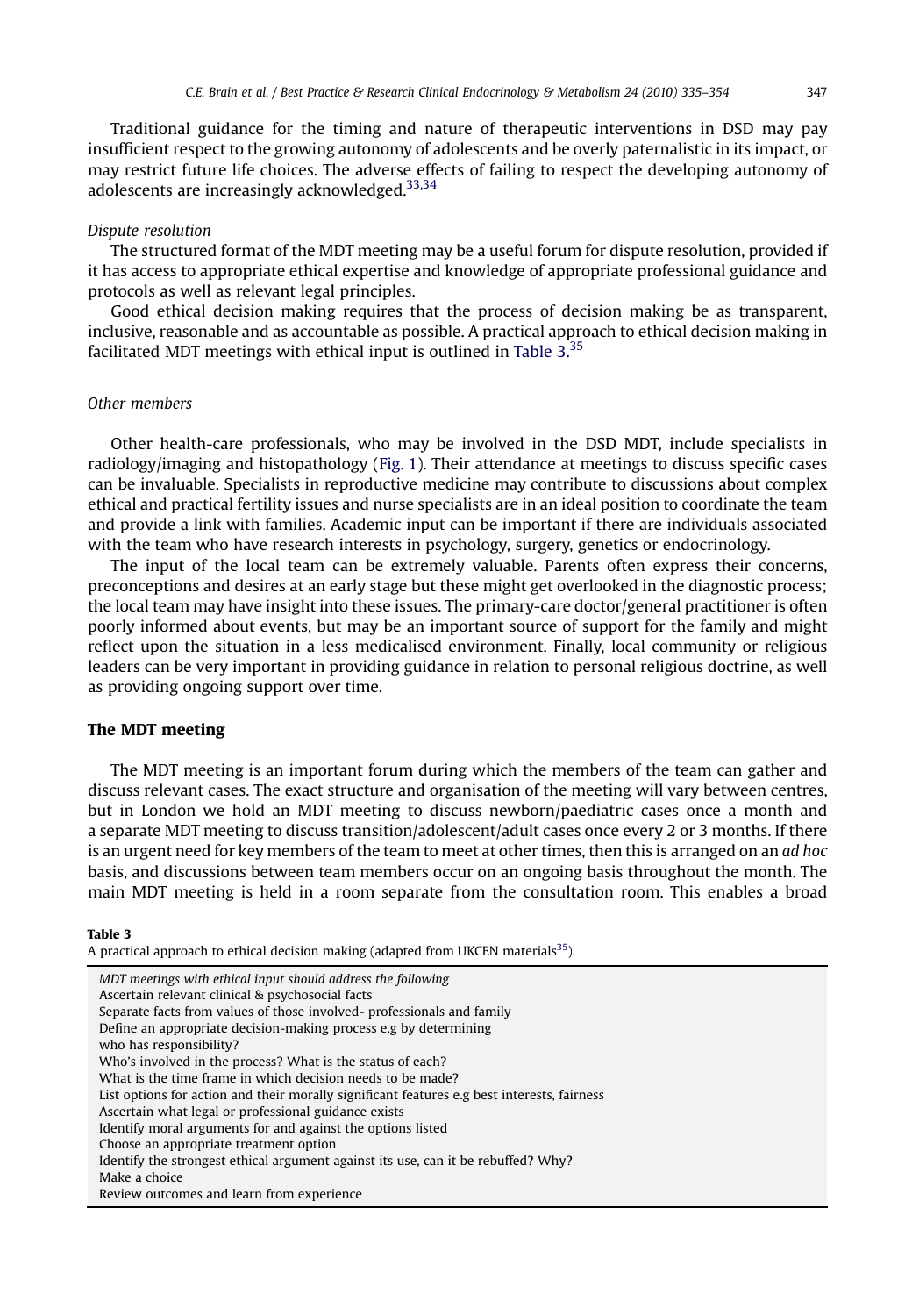spectrum of professionals to be able to give an opinion, without the family becoming overwhelmed or having their privacy invaded. However, the family should be aware of the structure of the meeting and not be made to feel excluded.

The MDT meeting provides an opportunity to

- (1) review the clinical, cytogenetic, biochemical/endocrine, surgical and psychological findings for challenging cases where a sex assignment is still pending and to discuss the team's views or need for further investigation with the parents at the time;
- (2) review recent data on cases where sex assignment has been made, but to obtain the team's opinion on diagnosis, management and counselling;
- (3) review any new or updated information available on cases that have been discussed in the past (e.g., results of endocrine tests, findings at examination under anaesthesia (EUA), histology or feedback from psychologists following further discussions with the family);
- (4) plan any specific investigations for children who may be coming into hospital soon (e.g., obtaining specific samples at surgery or liaising with histopathology/cytogenetics about specific tests); and
- (5) have detailed discussions involving ethicists and other specialists (e.g., reproductive medicine) when key questions arise in relation to a complex case (e.g., sex reassignment and cryopreservation).

The MDT meeting brings together a large number of team members, as well as doctors, pathologists and psychologists in training, experts in key areas from other centres and the local team. It is essential to know everyone's identity, and that they have undergone approval to attend. A teaching session or journal review is often incorporated into the meeting, which forms part of ongoing education. An overview of the range of cases observed or discussed at the Great Ormond Street Hospital MDT meeting over 26 months (24 meetings) is shown in [Table 4](#page-14-0).

#### Structure of the meeting

The MDT meeting at Great Ormond Street Hospital has been running for almost 20 years and the adolescent meeting for almost 10 years. During this time, the meeting has undergone various changes in format, which have been influenced by changes in the needs of parents and the team as well as changes in the environment. It is important that the discussion room is sufficiently soundproofed to avoid personal details being heard outside by others, and that any presentations or sensitive images should not be seen outside the venue (e.g., blinds drawn). It is important to let any parents attending the clinic know the structure of the clinic, likely time course and who they are likely to meet. Having some familiar faces is always reassuring, which is why the involvement of the local team is important if it is the family's first visit to the specialist centre.

#### Organisation

Originally, the DSD clinic was held in a single large room with a video link to a smaller consulting room. This approach allowed the team to discuss details initially; then, only those key members involved in the case would need to have direct contact with the baby and family. With the parents' consent, the video link allowed the urologists' examination to be seen by the rest of the team without a large number of people being present. One disadvantage of this approach, however, was that only limited time was available to spend with the family; therefore, in recent years, we have adopted a largely discussion-based approach to the clinic and try to see families at the start or at the end of the main meeting. We usually see one or two families each meeting and are able to discuss three to five other cases. The normal length of the meeting is around 2.5–3 h, including a teaching session of 45 min. Increasingly complex cases have been reviewed in recent years and cases are often discussed on multiple occasions.

#### Presentation, images, examination and governance

Case histories and data are usually presented in PowerPoint format from a secure hospital server. Unnecessary personal details or speculative comments should be avoided and biochemical and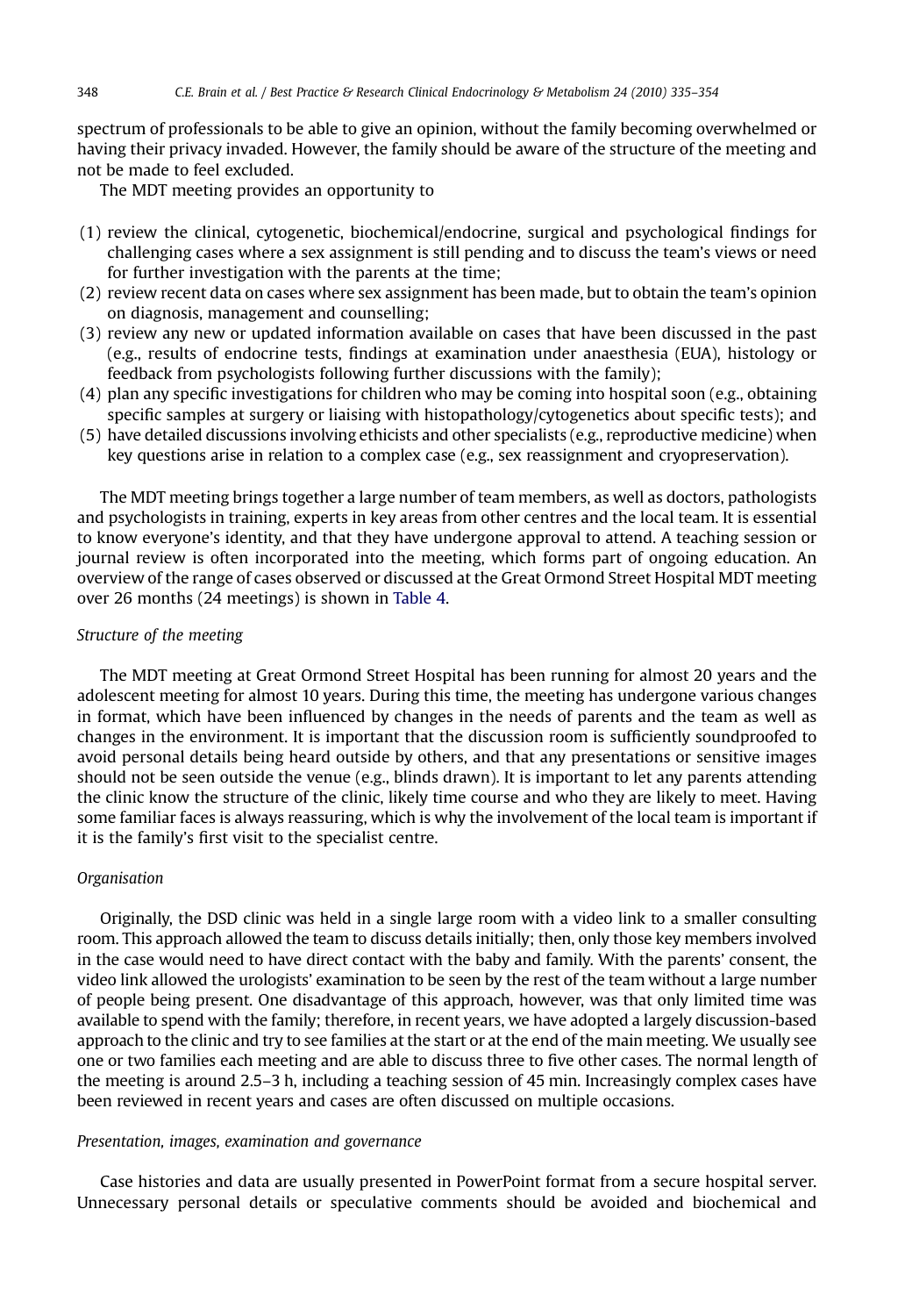#### <span id="page-14-0"></span>Table 4

Overview of the Great Ormond Street Hospital DSD meeting over approximately two years.

| Sex Chromosome DSD $(n = 13)$                                                                                                                                        | 46,XY DSD $(n = 65)$                                                                                                                                                                                                                                                                                                                                                                                                          | 46, XX DSD $(n = 23)$                                                                                                                                                                               |
|----------------------------------------------------------------------------------------------------------------------------------------------------------------------|-------------------------------------------------------------------------------------------------------------------------------------------------------------------------------------------------------------------------------------------------------------------------------------------------------------------------------------------------------------------------------------------------------------------------------|-----------------------------------------------------------------------------------------------------------------------------------------------------------------------------------------------------|
| A: 47, XXY (Klinefelter Syndrome & variants) (2)<br><b>B: 45,X</b> (Turner Syndrome & variants) (2)<br>(both Y fragment)<br>C: 45, X/46, XY mosaicism (mixed gonadal | A: Disorders of gonadal (testis) development<br>1. Complete gonadal dysgenesis (7)<br>2. Partial gonadal dysgenesis (8)<br>3. Steroidogenic factor-1 (2)                                                                                                                                                                                                                                                                      | A: Disorders of gonadal (ovary) development<br>1. Ovotesticular DSD (1)<br>2. Testicular DSD (1)                                                                                                    |
| dysgenesis & variants) $(8)$<br>D: $46, XX/46, XY$ (chimerism/mosaicism) (1)                                                                                         | B: Disorders in androgen synthesis or action<br>1. Disorders of androgen biosynthesis<br>STAR(1)<br>$17\beta$ -HSD III (2)<br>$5\alpha$ -reductase II (6)<br>2. Disorders of androgen action<br>CAIS $(6)$<br>"PAIS" (5)                                                                                                                                                                                                      | <b>B: Androgen excess</b><br>1. Fetal<br>21-hydroxylase (8)<br>$11\beta$ -hydroxylase (2)<br>2. Fetoplacental<br>3. Maternal                                                                        |
|                                                                                                                                                                      | C: Other<br>1. Syndromic associations of male genital development (11)<br>(e.g. chromosomal variants, skeletal, lung, skin, gastrointestinal,<br>Cornelia de Lange, CHARGE)<br>2. Cloacal anomalies (1)<br>3. IUGR/preterm/hypospadias (4)<br>4. Persistent Müllerian duct syndrome (3)<br>5. Vanishing testis syndrome (2)<br>6. Isolated severe hypospadias (4)<br>7. Micropenis (1)<br>8. Bilateral undescended testes (2) | C: Other<br>1. Syndromic associations<br>$(e.g. closed anomalies)$ (1)<br>2. Müllerian agenesis (1)<br>3. Clitoromegaly, possible clitoromegaly or<br>clitoral variants (8)<br>4. Ovarian cysts (1) |

Figures in bold (parentheses) show the current working diagnosis for individual cases seen or discussed during the DSD clinic over a 26 month period (24 multidisciplinary meetings). A total of 101 different cases were discussed and, in addition, 42 repeat discussions, reviews or updates took place. Therefore, 143 cases were considered during this time period (average: approximately 6 discussions per meeting). One case needed detailed input from ethicists. Of note, most cases of milder CAH or severe penoscrotal hypopadias were managed by the urology/ endocrinology/psychology teams without referral to the joint MDT meeting.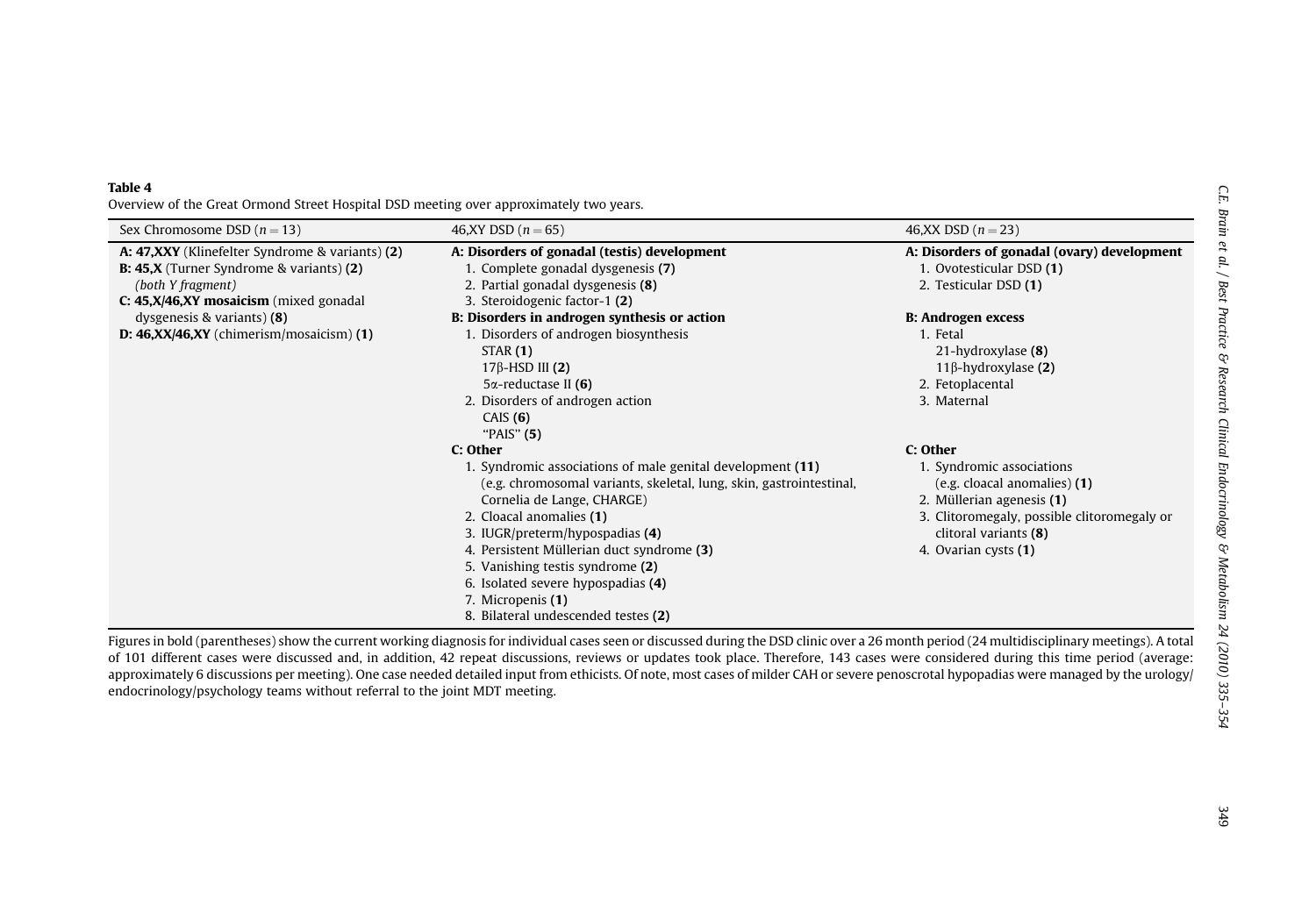karyotype data should be double-checked with the original source beforehand. A copy of the presentation is usually put into the clinical notes as part of the medical record and electronic copies kept on a secure server in keeping with local data-protection policies. In some countries, individuals have the right to access all data held that concern them. This is in keeping with our policies of encouraging transparency and disclosure in relation to DSD. Other standard guidelines for medical confidentiality should be adhered to. $36$ 

Photographic or video images can be useful for the MDT to review, and can also be an important record for individuals and their parents later in life. Still photography should be viewed with caution as, for example, corporal size or consistency might not be apparent in a baby with suprapubic fat. Concurrent documentation from an experienced examiner (ideally an urologist) to accompany the photograph is needed. Video imaging of examination can be useful in some cases, and videos taken during surgical laparoscopy can be invaluable for reviewing internal structures. Any photography of external structures should be undertaken with full parental consent and ideally, only during anaesthesia in the older child. Images should be stored securely. Similarly, the examination should only be conducted in an appropriate environment and undertaken by the relevant team member. Genital examination should be limited to the minimal necessary in the older child and any detailed or invasive examination that might be necessary undertaken under short general anaesthetic.

#### Discussions, documentation and databases

One of the most important features of the MDT meeting is to have an informed and balanced discussion of cases with the child's well-being as the central focus. Every case should be viewed on an individual basis, as social and psychological perceptions vary between families, and a spectrum of phenotypes can occur even for the same diagnosis. A literature review before the meeting is needed for rare conditions or unusual findings and, as far as possible, evidence-based approaches to decision making should be adopted.

The MDT meeting offers a unique forum for interactive discussion, review and contemplation. The MDT 'consensus' can give invaluable support to those key team members dealing directly with the families, can allow balanced review of data/diagnosis and can help to formulate a joint plan for future investigation and management. It is also important to question decisions and opinions by offering an opposing view. This can ensure that all options are well thought out, that the outcome of the discussions truly reflects consensus opinion and that advocacy for the child is provided within the context of the family. Sometimes, discussion with an ethicist or ethics committee is needed to try to resolve conflict of opinion within the team, or when decisions are extremely difficult (e.g., discordance between the parents' views and the recommendation of the MDT; see above).

Documenting the results of the discussions and management plan in the medical records and communicating these with the parents and relevant health-care professionals are important. It is often easy to overlook local services, who may offer invaluable support to the family. However, sensitive information should be disseminated on a 'need to know' basis, and ideally with the family's consent.

Local databases can be very useful for helping organise data on individuals being discussed at the MDT meeting and coordinating future plans. As noted above, any such databases should comply with local data-protection policies. Audit of local services might be useful and seeking feedback from parents, children/young people and adults attending the meetings and clinics is important to try to improve the 'patient journey'. With changes in policy and practice, it is likely that an MDT meeting such as this will continue to evolve in the future.

#### Follow-up in childhood

It is essential that all infants are followed up both in the short and long term to be able to monitor growth, assess the outcomes of surgery and to facilitate transition at the appropriate time.

During this process, it is important not to 'medicalise' the follow-up protocol for the child/young person, and we tend to minimise physical and, in particular, genital inspection.

It is important that there is a key physician and surgeon involved who will ideally follow the child through to adolescence with appropriate input from psychology. The psychologist will be closely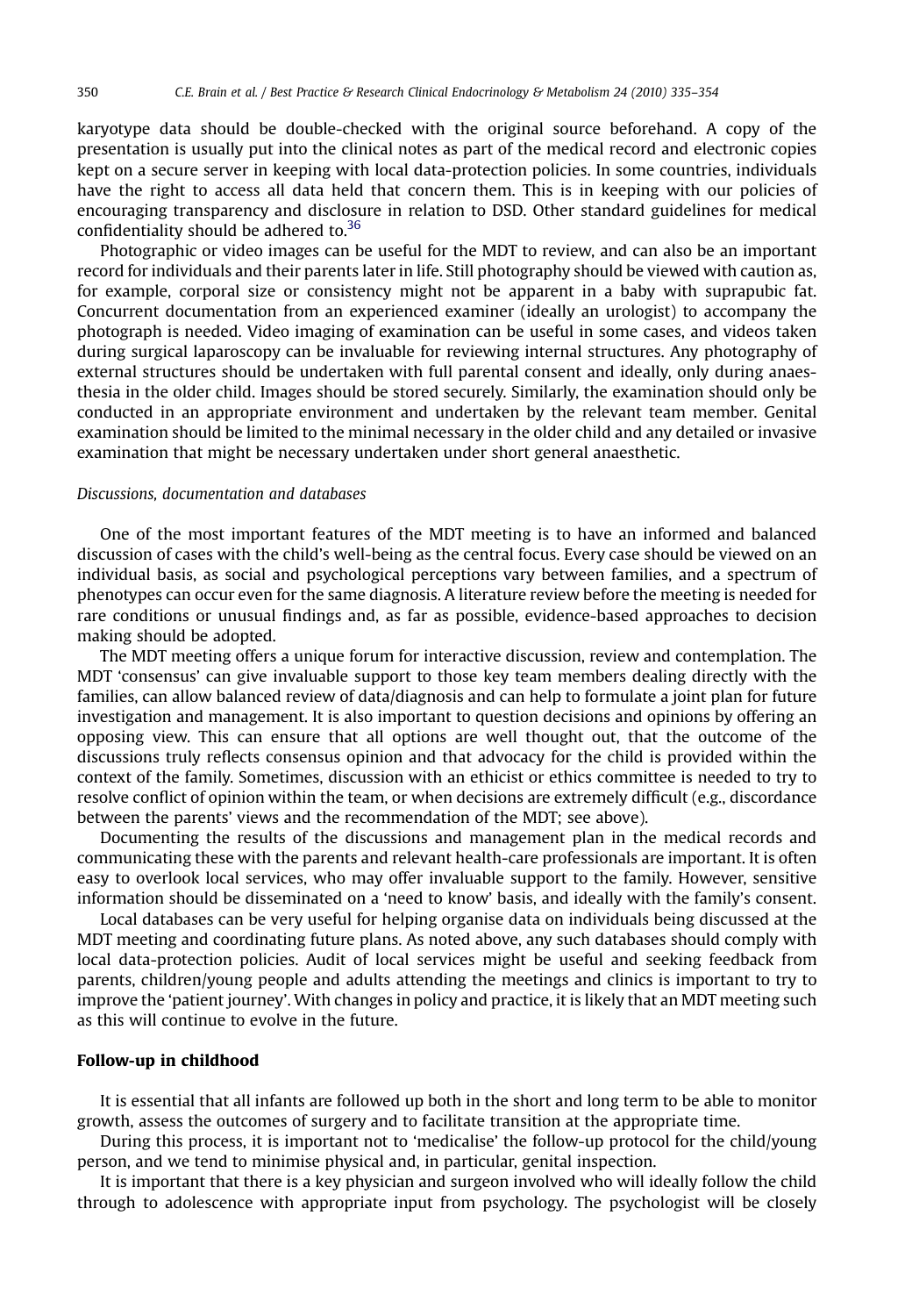involved in deciding the nature and timing of disclosure to the child/young person and will help in the planning of puberty and transition to the adolescent DSD service.

Facilitating the collection of long-term outcome data is essential to be able to provide feedback and positively influence early management decisions such as the need for, and timing of, genital surgery.

## Transition

There is little specific information on transition from paediatric to adult services for children with DSD. However, the general principles of transition are the same as for any chronic medical condition. Many of these are covered in the documents produced by the Department of Health. $37,38$ Generic issues include accessibility and co-location where possible of services, staff training, confidentiality and consent and health promotion. Young patients need to be encouraged to engage with services themselves and take a greater role in planning their own treatments. Adolescence is a time of uncertainty for all young people with the development of sexual identity and worries about relationships. These concerns are likely to be much greater in the presence of the diagnosis of a DSD. Understanding and coming to terms with an unusual karyotype or the requirement for further reconstructive genital surgery is a daunting prospect and specialised psychological input is crucial.

It would seem logical that the model of multidisciplinary care is just as appropriate for adolescents as it is for children. The involvement of both paediatric and adult clinicians can allow for careful transfer of information and strategic planning for the future. Specific milestones during transition are disclosure of diagnosis and genital assessment. The timing of disclosure varies hugely between patients and may be complete early in adolescence or not until the late teenage years. Either may be appropriate, but it is essential that there is close communication between clinicians involved in the progress.

Girls usually require vaginal assessment at some stage during adolescence. In the presence of a uterus, assessment may be required to confirm there is a passageway before menstruation starts. This is usually done under a brief general anaesthetic. In the absence of a uterus, the vaginal examination can be deferred until the girl is contemplating sexual activity and is usually performed in the outpatient clinic.

If vaginal dilation is required, success rates are good but are directly related to compliance. Support from a psychologist and supervision from a dedicated clinical nurse specialist are important. This usually provides an opportunity to explore worries about current and potential sexual relationships.

#### Long-term outcome data

There is a general paucity of long-term outcome data for this group of patients as a whole, both male and female.<sup>10</sup> Many adults with DSD have been lost to follow-up and historically this may, at least in part, have been due to insensitive or inappropriate care by clinicians. Delayed or even non-disclosure of the diagnosis was standard medical practice until relatively recently.<sup>[13](#page-18-0)</sup> As a result, it has often been difficult (both practically and ethically) to recruit into follow-up studies older patients who may not be aware of their karyotype. In addition, the original diagnoses may be incomplete or even incorrect.<sup>[39](#page-19-0)</sup>

More recently, however, the advent of well-organised and better-informed patient peer-support groups, together with easy Internet access, has led to increasing numbers of older adult patients seeking information on every aspect of their condition. This should in turn increase our store of knowledge when advising younger patients, particularly as they approach adolescence.

It is essential that we plan a seamless pathway of transition, from paediatric through adolescent and into adult services. This will not only serve to optimise the care of individuals with DSD, but it will also ensure that both short- and long-term outcome data are collected and translated into better future management strategies.

#### Summary

We believe that a holistic, multidisciplinary approach is mandatory for patients presenting with DSD. Input from a variety of health professionals facilitates rapid and effective assessment and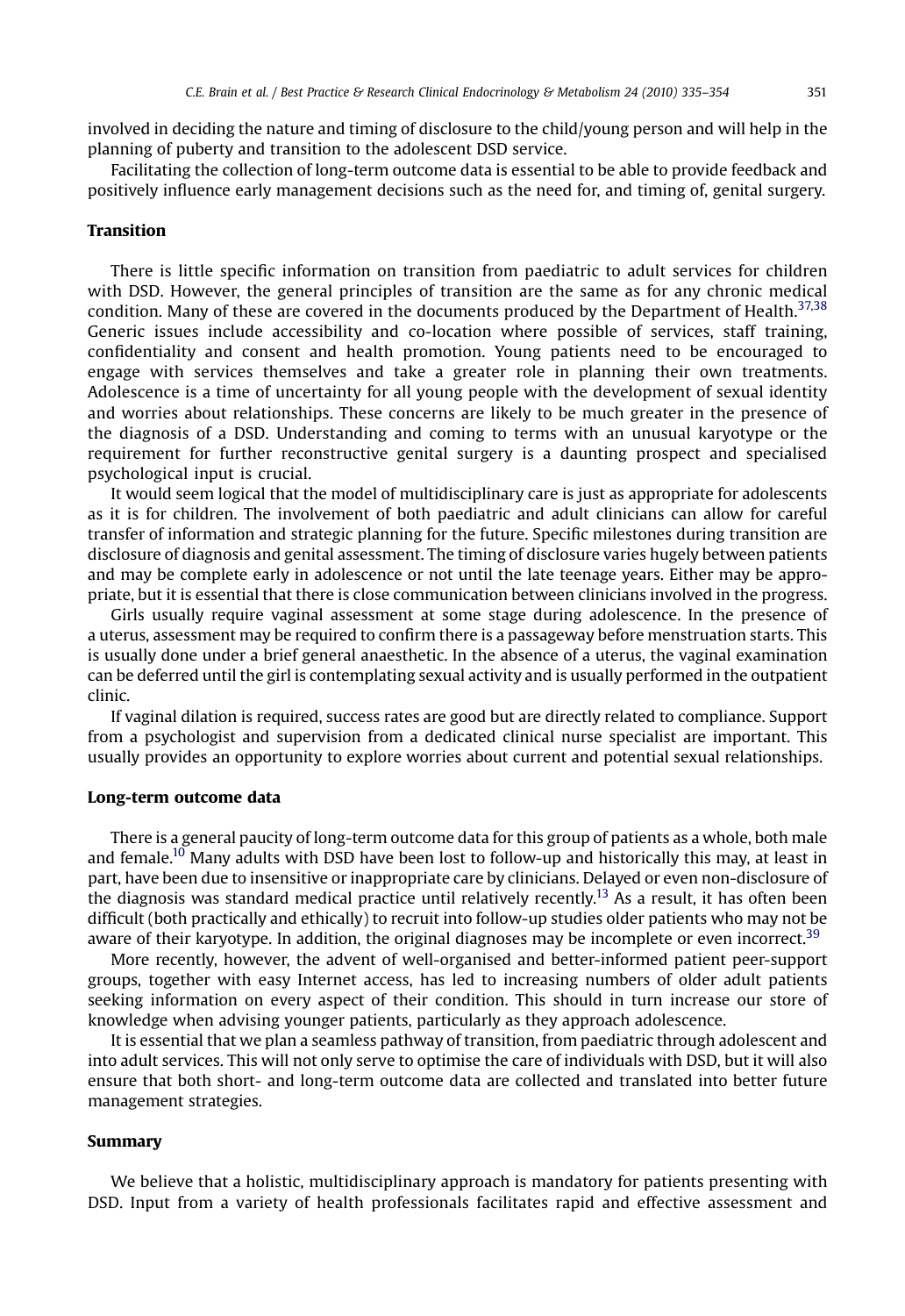investigation, especially if there is any doubt as to the correct sex of rearing. Early psychological input provides the families with immediate support and coping strategies. The development of audit and research is also facilitated through the collaboration of the various health professionals involved with these patients. A recent survey of key paediatric endocrinology centres in Europe reported an MDT dealing with DSD was established in the majority of those centres that responded.<sup>[40](#page-19-0)</sup> Whilst this is encouraging, the experience and training of team members may be variable and it is likely that services for young people and adults with DSD are less well established. The facilitation of adolescent transition and long-term follow-up by adult focussed MDTs will help to improve the future management of these conditions with a view to optimising the provision of health services for DSD and related conditions across the life span. Appropriate training, education and funding is needed if this goal is to be achieved.

#### Practice points

- Individuals with DSD should have access to an MDT with experience in the diagnosis and management of these conditions.
- An experienced psychologist plays a central role in the management of DSD across the life span.
- Although achieving an early diagnosis can help with management decisions and counselling, an individualised approach is needed in every case.
- Proper transition of young people to adolescent and adult services is essential, as is the establishment of adult DSD services based on an MDT model.

#### Research agenda

- Better understanding of the basic mechanisms of sex development is needed to improve diagnosis and to evaluate the biological effects of specific genes, proteins, hormones and environmental or epigenetic events.
- Improved biomarkers, imaging technologies and psychological tools are needed to assess gonadal function, androgen exposure/action, early tumour risk, reproductive potential and gender identity within the MDT setting.
- Further research is needed into optimal disclosure strategies and how best to transition care for young people with DSD into adult services.
- Good-quality long-term outcome studies are needed to evaluate the advantages and risks of intervention (surgical, psychological and hormonal) and to optimise strategies for tumourrisk management, fertility potential, sexual function, hormone replacement, bone health and quality of life.
- Better strategies are needed to educate health-care practitioners, patients and families and the general public about sex development, reproductive function and DSD.

#### Acknowledgements

We acknowledge the contributions of other members of the MDT team at Great Ormond Street Hospital and University College London Hospitals, including Peter Hindmarsh, Mehul Dattani, Gerard Conway, Patrick Duffy, Christopher Woodhouse, Dan Wood, Philip Ransley, Ann Jackson and Lih Mei Liao, as well as the valuable contributions of Ieuan Hughes and Les Perry.

Research at Great Ormond Street Hospital for Children NHS Trust and UCL Institute of Child Health benefits from research and development funding received from the NHS executive.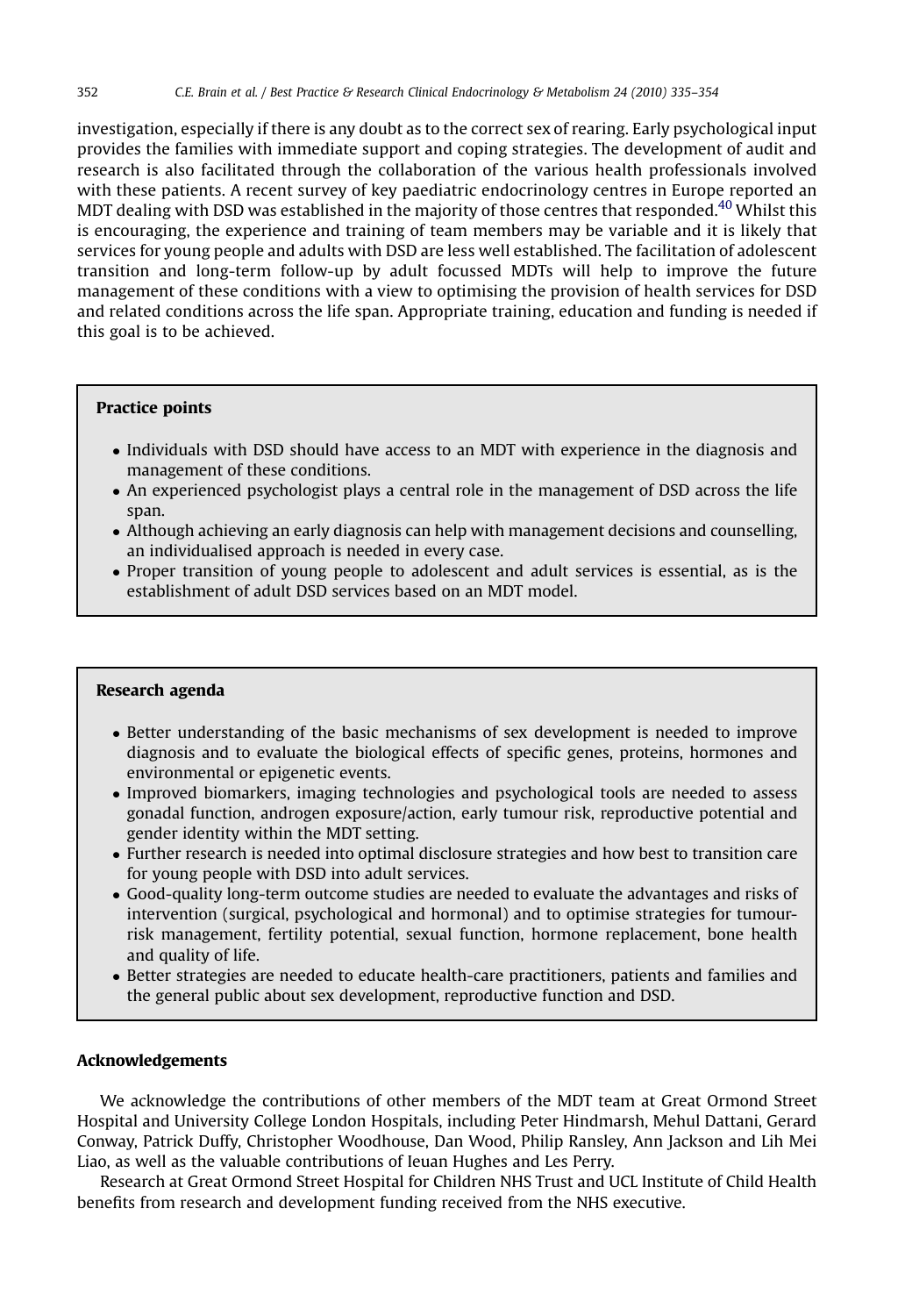<span id="page-18-0"></span>JCA is funded by a Senior Fellowship in Clinical Science from The Wellcome Trust (079666) and in part by EuroDSD (in the European Community's Seventh Framework Programme FP7/2007-2013 under grant agreement no. 201444).

These funding sources had no involvement in the collection, analysis and interpretation of the data and in the writing of the manuscript.

# Conflict of interest

The authors have no conflicts of interest to disclose.

# References

- \*1. Hughes IA, Houk C, Ahmed SF et al. LWPES Consensus Group; ESPE Consensus Group. Consensus statement on management of intersex disorders. Archives of Disease in Childhood 2006; 91: 554–563.
- 2. Houk CP, Hughes IA, Ahmed SF et al. Writing Committee for the International Intersex Consensus Conference Participants. Summary of consensus statement on intersex disorders and their management. International Intersex Consensus Conference. Pediatrics 2006; 118: 753–757.
- 3. Achermann JC & Hughes IA. Disorders of sex development. In Kronenberg HM, Melmed S, Polonsky KS et al. (eds.). Williams textbook of endocrinology. 11th edn. Philadelphia: Elsevier, 1990, pp. 783–848.
- 4. Dreger AD, Chase C, Sousa A et al. Changing the nomenclature/taxonomy for intersex: a scientific and clinical rationale. Journal of Pediatric Endocrinology & Metabolism 2005; 18: 729–733.
- 5. Vilain E, Achermann JC, Eugster EA et al. We used to call them hermaphrodites. Genetics in Medicine 2007; 9: 65-66.
- 6. Wright CF & Chitty LS. Cell-free fetal DNA and RNA in maternal blood: implications for safer antenatal testing. BMJ 2009; 339: b<sub>2451</sub>.
- 7. Hindmarsh PC. Management of the child with congenital adrenal hyperplasia. Best Practice & Research. Clinical Endocrinology & Metabolism 2009; 23: 193–208.
- 8. Warne GL & Raza J. Disorders of sex development (DSDs), their presentation and management in different cultures. Reviews in Endocrine & Metabolic Disorders 2008; 9: 227–236.
- 9. Ogilvy-Stuart AL & Brain CE. Early assessment of ambiguous genitalia. Archives of Disease in Childhood 2004; 89: 401–407.
- \*10. Warne GL. Long-term outcome of disorders of sex development. Sexual Development 2008; 2: 268–277.
- 11. Looijenga LH, Hersmus R, Oosterhuis JW et al. Tumor risk in disorders of sex development (DSD). Best Practice & Research. Clinical Endocrinology & Metabolism 2007: 21: 480-495.
- 12. Ismail-Pratt I, Bikoo M, Liao LM et al. Normalisation of vaginal length by dilator treatment alone in Complete Androgen Insensitivity Syndrome (CAIS) and Rokitansky Syndrome. Human Reproduction 2007; 22: 2020–2024.
- \*13. Liao LM, Green H, Creighton SM et al. Service users' experiences of obtaining and giving information about disorders of sex development. BJOG 2009 [Oct 19 epub].
- 14. Rey RA, Belville C, Nihoul-Fékété C et al. Evaluation of gonadal function in 107 intersex patients by means of serum antimullerian hormone measurement. The Journal of Clinical Endocrinology and Metabolism 1999; 84: 627-631.
- \*15. Bergadá I, Milani C, Bedecarrás P et al. Time course of the serum gonadotropin surge, inhibins, and anti-Müllerian hormone in normal newborn males during the first month of life. The Journal of Clinical Endocrinology and Metabolism 2006; 91: 4092–4098.
- 16. Forest MG, de Peretti E & Bertrand J. Testicular and adrenal androgens and their binding to plasma proteins in the perinatal period: developmental patterns of plasma testosterone, 4-androstenedione, dehydroepiandrosterone and its sulfate in premature and small for date infants as compared with that of full-term infants. Journal of Steroid Biochemistry 1980; 12: 25–36.
- 17. Wong T, Shackleton CH, Covey TR et al. Identification of the steroids in neonatal plasma that interfere with 17 alphahydroxyprogesterone radioimmunoassays. Clinical Chemistry 1992; 38: 1830–1837.
- \*18. Guo T, Taylor RL, Singh RJ et al. Simultaneous determination of 12 steroids by isotope dilution liquid chromatographyphotospray ionization tandem mass spectrometry. Clinica Chimica Acta 2006; 372: 76–82.
- 19. Kushnir MM, Rockwood AL, Roberts WL et al. Development and performance evaluation of a tandem mass spectrometry assay for 4 adrenal steroids. Clinical Chemistry 2006; 52: 1559–1567.
- 20. Rauh M. Steroid measurement with LC-MS/MS in pediatric endocrinology. Molecular and Cellular Endocrinology 2009; 301: 272–281.
- 21. Cragun DL, Trumpy SK, Shackleton CH et al. Undetectable maternal serum uE3 and postnatal abnormal sterol and steroid metabolism in Antley-Bixler syndrome. American Journal of Medical Genetics. Part A 2004; 129A: 1-7.
- 22. Vesper HW, Bhasin S, Wang C et al. Interlaboratory comparison study of serum total testosterone measurements performed by mass spectrometry methods. Steroids 2009; 74: 498–503.
- 23. Taylor PJ. Matrix effects: the Achilles heel of quantitative high-performance liquid chromatography-electrospray-tandem mass spectrometry. Clinical Biochemistry 2005; 38: 328–334.
- \*24. Honour JW. Urinary steroid profile analysis. Clinica Chimica Acta 2001; 313: 45–50.
- 25. Caulfield MP, Lynn T, Gottschalk ME et al. The diagnosis of congenital adrenal hyperplasia in the newborn by gas chromatography/mass spectrometry analysis of random urine specimens. The Journal of Clinical Endocrinology and Metabolism 2002; 87: 3682–3690.
- 26. Krone N & Arlt W. Genetics of congenital adrenal hyperplasia. Best Practice & Research. Clinical Endocrinology & Metabolism 2009; 23: 181–192.
- 27. Lin L & Achermann JC. Steroidogenic factor-1 (SF-1, NR5A1, Ad4BP) and disorders of testis development. Sexual Development 2008; 2: 200–209.